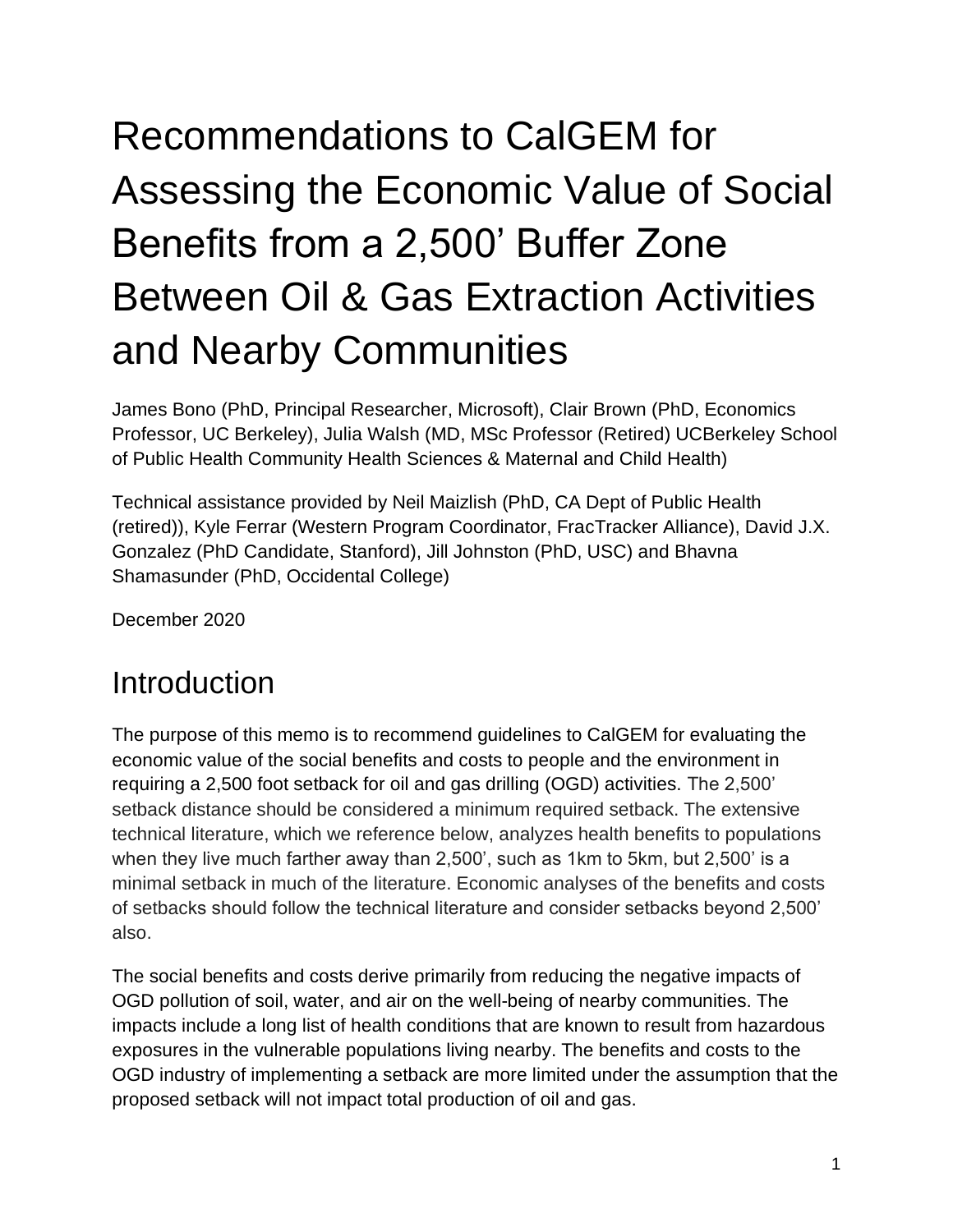The comment letter submitted by Voices in Solidarity against Oil in Neighborhoods (VISIÓN) on November 30, 2020 lays out an inclusive approach to assessing the health and safety consequences to the communities living near oil and gas extraction activities. This memo addresses how CalGEM might analyze the economic value of the net social benefits from reducing the pollution suffered by nearby communities. In doing so, this memo provides detailed recommendations on one part of the broader holistic evaluation that CalGEM must use in deciding the setback rule.

This memo consists of two parts. The first part documents factors that CalGEM should take into account when evaluating the economic benefits and costs of the forthcoming proposed rule. These include factors like the adverse health impacts of pollution from OGD, the hazards causing them and their sources, and the way they manifest into social and economic costs. It also describes populations that are particularly vulnerable to pollution and its effects as well as geographic factors that impact outcomes.

The second part of this memo documents the direct and indirect economic benefits of the proposed rule. Here, the memo discusses the methods and data that should be leveraged to analyze economic benefits of reducing exposure to OGD pollution through setbacks. This includes the health benefits, impacts on worker productivity, opportunity costs of OGD activity within the proposed setback, and the fact that impacted communities are paying the external costs of OGD.

# Summary of Factors that CalGEM Should Consider

### Adverse Health Impacts

A recent review by Johnston *et al* (2018) identified *only* the following health impacts from exposure to oil extraction: cancer, liver damage, immunodeficiency, and neurological symptoms<sup>1</sup>. However, the adverse health impacts from the soil, air and water pollution were not included because of limited knowledge about exposure. Below we include a more comprehensive list of the health outcomes that are likely associated with this air, soil and air pollution. These range from premature mortality, acute hospitalizations, and increased emergency room and ambulatory care visits; poor birth outcomes, to absenteeism and low productivity at work and school to increased need for chronic care and reduction in life expectancy<sup>2</sup><sup>3</sup>.

<sup>&</sup>lt;sup>1</sup> Johnston, J. E., Lim, E., & Roh, H. (2018). Impact of upstream oil extraction and environmental public health: A review of the evidence. Science of The Total Environment.

<sup>&</sup>lt;sup>2</sup> https://www.oxy.edu/sites/default/files/assets/UEP/letter\_city\_oil\_report\_health\_impacts\_10.11.19.pd <sup>3</sup> Shonkoff, S. B., Hays, J., & Finkel, M. (2014). Environmental Public Health Dimensions of Shale and Tight Gas Development. Environ Health Perspect, 122(8). doi:10.1289/ehp.1307866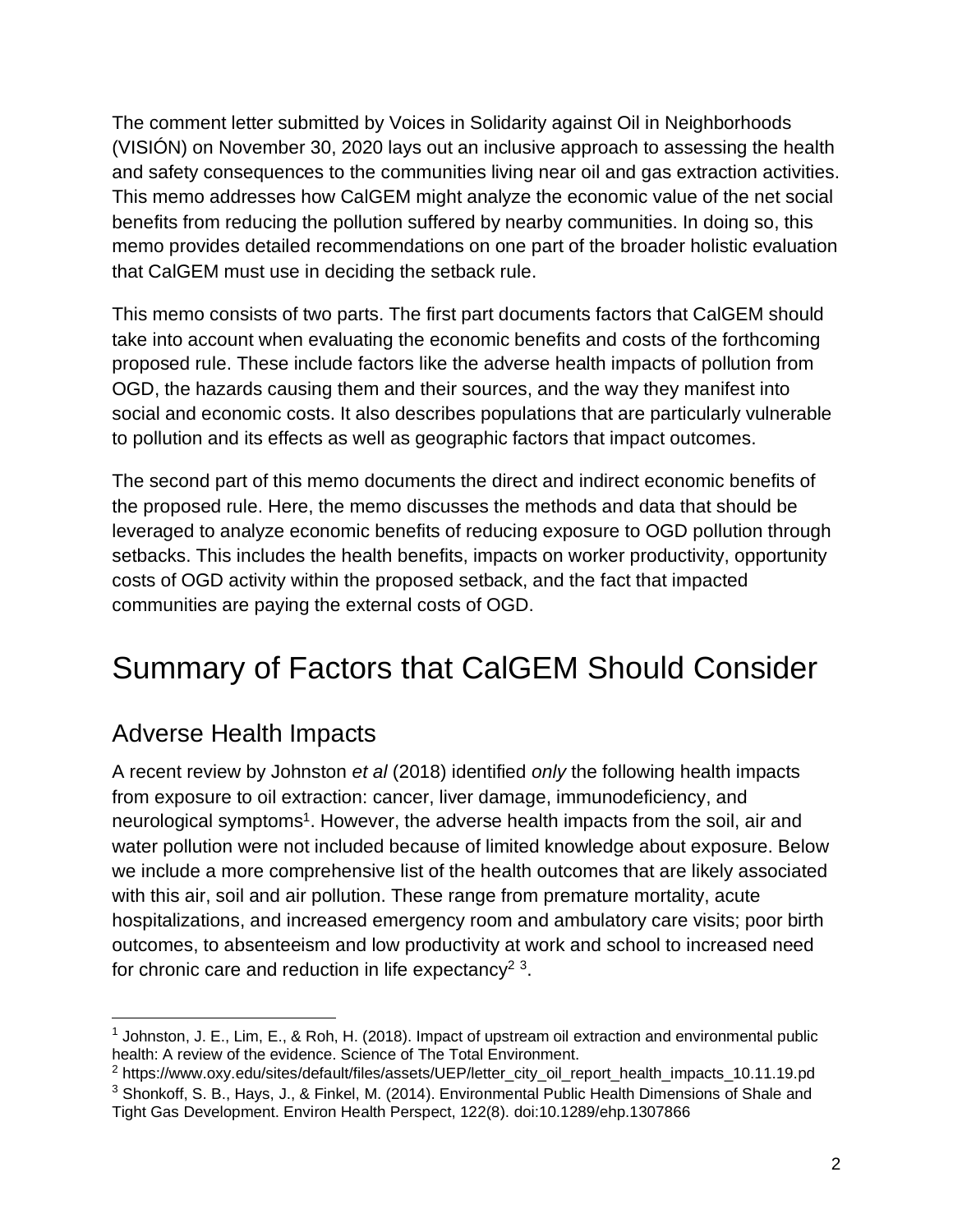A single drill site typically operates for decades, and the extraction produces emissions of multiple health-hazardous air pollutants, including benzene, toluene, ethylbenzene, xylene, formaldehyde, hydrogen sulfide, and methylene chloride. Many of these compounds are known to be toxic to human health, carcinogenic, cause respiratory harm, or are endocrine disrupting chemicals and can cause long-term developmental or reproductive harm—a consideration for health across generations<sup>4567</sup>. These chemicals can migrate off-site due to fugitive emissions, spills, leaks, or accidents.

Scientific studies on upstream oil and gas extraction from many parts of the US and globally provide a substantive base of evidence documenting health impacts. In California, two recent studies demonstrate significant increases in adverse birth outcomes for pregnant women living within 1 km and 10 km of wells<sup>89</sup>. Despite different extraction procedures, geology and varying local demographics, scientific studies have consistently demonstrated significant associations with adverse birth outcomes in

<sup>4</sup> Zielinska, B., Campbell, D., & Samburova, V. (2014). Impact of emissions from natural gas production facilities on ambient air quality in the Barnett Shale area: a pilot study. Journal of the Air & Waste Management Association (1995), 64(12), 1369-1383.

<sup>5</sup> Moore, C. W., Zielinska, B., Pétron, G., & Jackson, R. B. (2014). Air impacts of increased natural gas acquisition, processing, and use: A critical review. Environmental Science and Technology, 48(15), 8349- 8359. doi:10.1021/es4053472

 $6$  Field, R., Soltis, J., & Murphy, S. (2014). Air quality concerns of unconventional oil and natural gas production. Environmental Science: Processes & Impacts, 16(5), 954-969.

<sup>&</sup>lt;sup>7</sup> Colborn, T., Schultz, K., Herrick, L., & Kwiatkowski, C. (2013). An Exploratory Study of Air Quality near Natural Gas Operations. Human and Ecological Risk Assessment: An International Journal, 20(1), 86- 105. doi:10.1080/10807039.2012.749447

<sup>&</sup>lt;sup>8</sup> Gonzalez DJX, Sherris AR, Yang W, Stevenson DK, Padula AM, Balocchi M, Burke M, Cullen MR, Shaw GM. Oil and gas production and spontaneous preterm birth in the San Joaquin Valley, CA: A Case control study. Environ Epidemiol. 2020;4(4):c099. Epub 2020/08/25.

<sup>&</sup>lt;sup>9</sup> Tran KV, Casey JA, Cushing LJ, Morello-Frosch R. Residential proximity to Oil and Gas Development and birth outcomes in California: A Retrospective cohort study of 2006-2015 births. Environ Health Perspect. 2020;128(6):67001. Epub 2020/06/04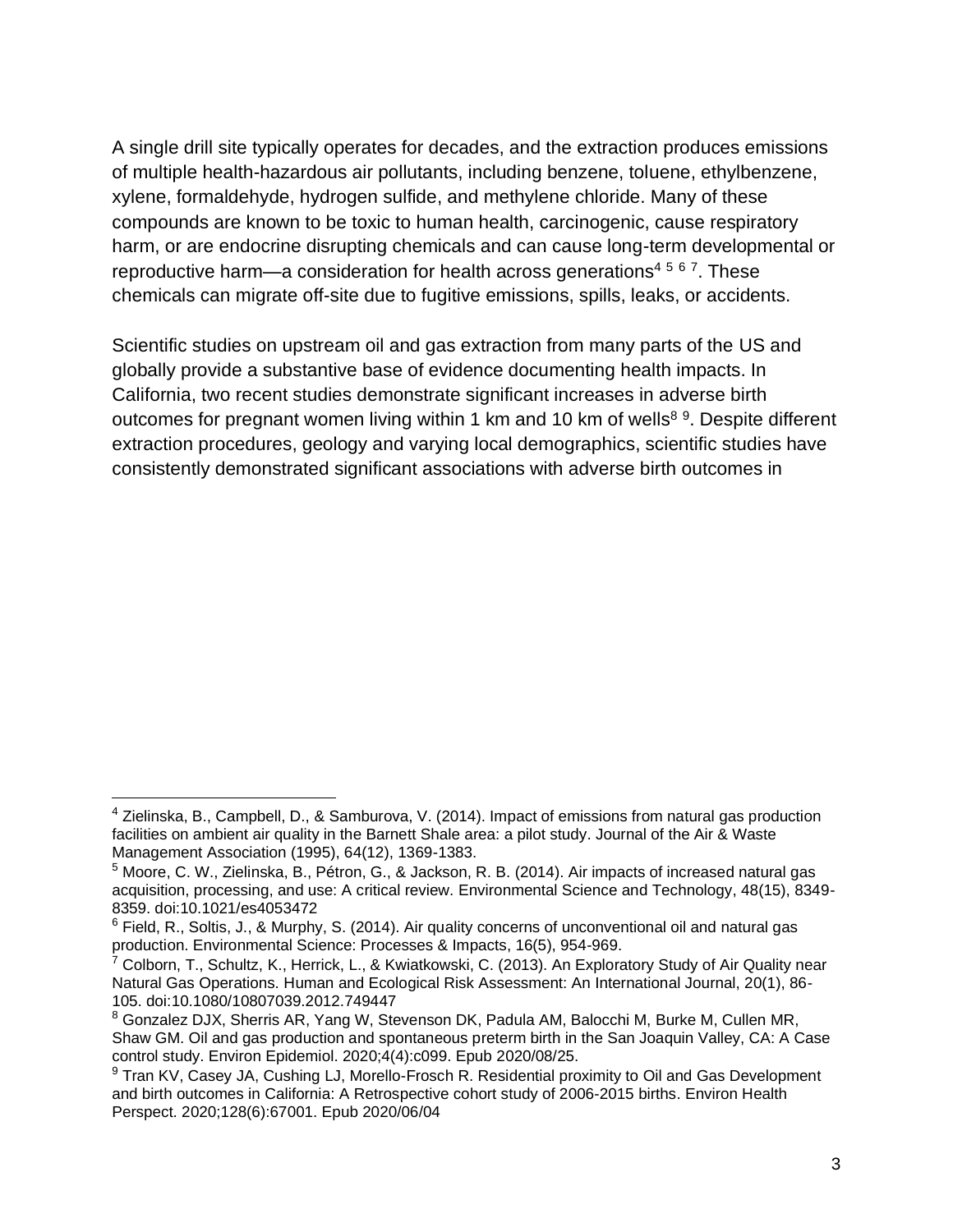Pennsylvania<sup>10 11 12</sup>, Colorado<sup>13 14</sup>, Texas<sup>15</sup>, and Oklahoma<sup>16</sup>. Adverse perinatal effects are associated with maternal proximity of ½ mile to 3 miles from drill activity.

Residents near petroleum extraction sites report symptoms of throat and nasal irritation, eye burning, sinus problems, headaches, skin problems, severe fatigue, loss of smell, cough, nosebleeds, and psychological stress<sup>17</sup> <sup>18</sup> <sup>19</sup> <sup>20</sup> <sup>21</sup>. Among adults, risk factors for cardiovascular disease rise with the intensity of nearby oil and gas drilling <sup>22</sup>. These

<sup>&</sup>lt;sup>10</sup> Casey JA, Goin DE, Rudolph KE, Schwartz BS, Mercer D, Elser H, Eisen EA, Morello-Frosch R, Environ Res. 2019 [Unconventional natural gas development and adverse birth outcomes in](https://pubmed.ncbi.nlm.nih.gov/31357155/)  [Pennsylvania: The potential mediating role of antenatal anxiety and depression. O](https://pubmed.ncbi.nlm.nih.gov/31357155/)ct;177:108598. doi: 10.1016/j.envres.2019.108598. Epub 2019 Jul 23. PMID: 31357155

<sup>&</sup>lt;sup>11</sup> [Unconventional Natural Gas Development and Birth Outcomes in Pennsylvania, USA.](https://pubmed.ncbi.nlm.nih.gov/26426945/) Casey JA, Savitz DA, Rasmussen SG, Ogburn EL, Pollak J, Mercer DG, Schwartz BS. Epidemiology. 2016 Mar;27(2):163-72. doi: 10.1097/EDE.0000000000000387. PMID: 26426945

<sup>&</sup>lt;sup>12</sup> Stacy SL, Brink LL, Larkin JC, Sadovsky Y, Goldstein BD, Pitt BR, Talbott EO. Perinatal outcomes and unconventional natural gas operations in Southwest Pennsylvania. PLoS One. 2015 Jun 3;10(6):e0126425. doi: 10.1371/journal.pone.0126425. PMID: 26039051; PMCID: PMC4454655.

<sup>&</sup>lt;sup>13</sup> McKenzie LM, Guo R, Witter RZ, Savitz DA, Newman LS, Adgate JL. Birth outcomes and maternal residential proximity to natural gas development in rural Colorado. Environ Health Perspect. 2014 Apr;122(4):412-7. doi: 10.1289/ehp.1306722. Epub 2014 Jan 28. PMID: 24474681; PMCID: PMC3984231.

<sup>&</sup>lt;sup>14</sup> McKenzie LM, Allshouse W, Daniels S. Congenital heart defects and intensity of oil and gas well site activities in early pregnancy. Environ Int. 2019 Nov;132:104949. doi: 10.1016/j.envint.2019.104949. Epub 2019 Jul 18. PMID: 31327466.

<sup>&</sup>lt;sup>15</sup> Whitworth KW, Marshall AK, Symanski E. Maternal residential proximity to unconventional gas development and perinatal outcomes among a diverse urban population in Texas. PLoS One. 2017 Jul 21;12(7):e0180966. doi: 10.1371/journal.pone.0180966. PMID: 28732016; PMCID: PMC5522007.

<sup>&</sup>lt;sup>16</sup> Janitz AE, Dao HD, Campbell JE, Stoner JA, Peck JD. The association between natural gas well activity and specific congenital anomalies in Oklahoma, 1997-2009. Environ Int. 2019 Jan;122:381-388. doi: 10.1016/j.envint.2018.12.011. Epub 2018 Dec 12. PMID: 30551805; PMCID: PMC6328052. <sup>17</sup> Steinzor, N., Subra, W., & Sumi, L. (2013). Investigating links between shale gas development and

health impacts through a community survey project in Pennsylvania. NEW SOLUTIONS: A Journal of Environmental and Occupational Health Policy, 23(1), 55-83. doi:10.2190/NS.23.1.e

<sup>18</sup> Rabinowitz, P. M., Slizovskiy, I. B., Lamers, V., Trufan, S. J., Holford, T. R., Dziura, J. D., . . . Stowe, M. H. (2015). Proximity to natural gas wells and reported health status: results of a household survey in Washington County, Pennsylvania. Environmental Health Perspectives, 123(1), 21-26. doi:10.1289/ehp.1307732 [doi]

 $19$  Elliott, E. G., Ma, X., Leaderer, B. P., McKay, L. A., Pedersen, C. J., Wang, C., ... Deziel, N. C. (2018). A community-based evaluation of proximity to unconventional oil and gas wells, drinking water contaminants, and health symptoms in Ohio. Environmental Research, 167, 550-557. doi:https://doi.org/10.1016/j.envres.2018.08.022

<sup>&</sup>lt;sup>20</sup> Jemielita, T., Gerton, G. L., Neidell, M., Chillrud, S., Yan, B., Stute, M., ... Panettieri, R. A., Jr. (2015). Unconventional Gas and Oil Drilling Is Associated with Increased Hospital Utilization Rates. PLoS One, 10(7), e0131093. doi:10.1371/journal.pone.0131093

<sup>21</sup> Casey, J. A., Wilcox, H. C., Hirsch, A. G., Pollak, J., & Schwartz, B. S. (2018). Associations of unconventional natural gas development with depression symptoms and disordered sleep in Pennsylvania. Scientific Reports, 8(1), 11375.

<sup>&</sup>lt;sup>22</sup> McKenzie, L. M., Crooks, J., Peel, J. L., Blair, B. D., Brindley, S., Allshouse, W. B., . . . Adgate, J. L. (2019). Relationships between indicators of cardiovascular disease and intensity of oil and natural gas activity in Northeastern Colorado. Environ Res, 170, 56-64. doi:10.1016/j.envres.2018.12.004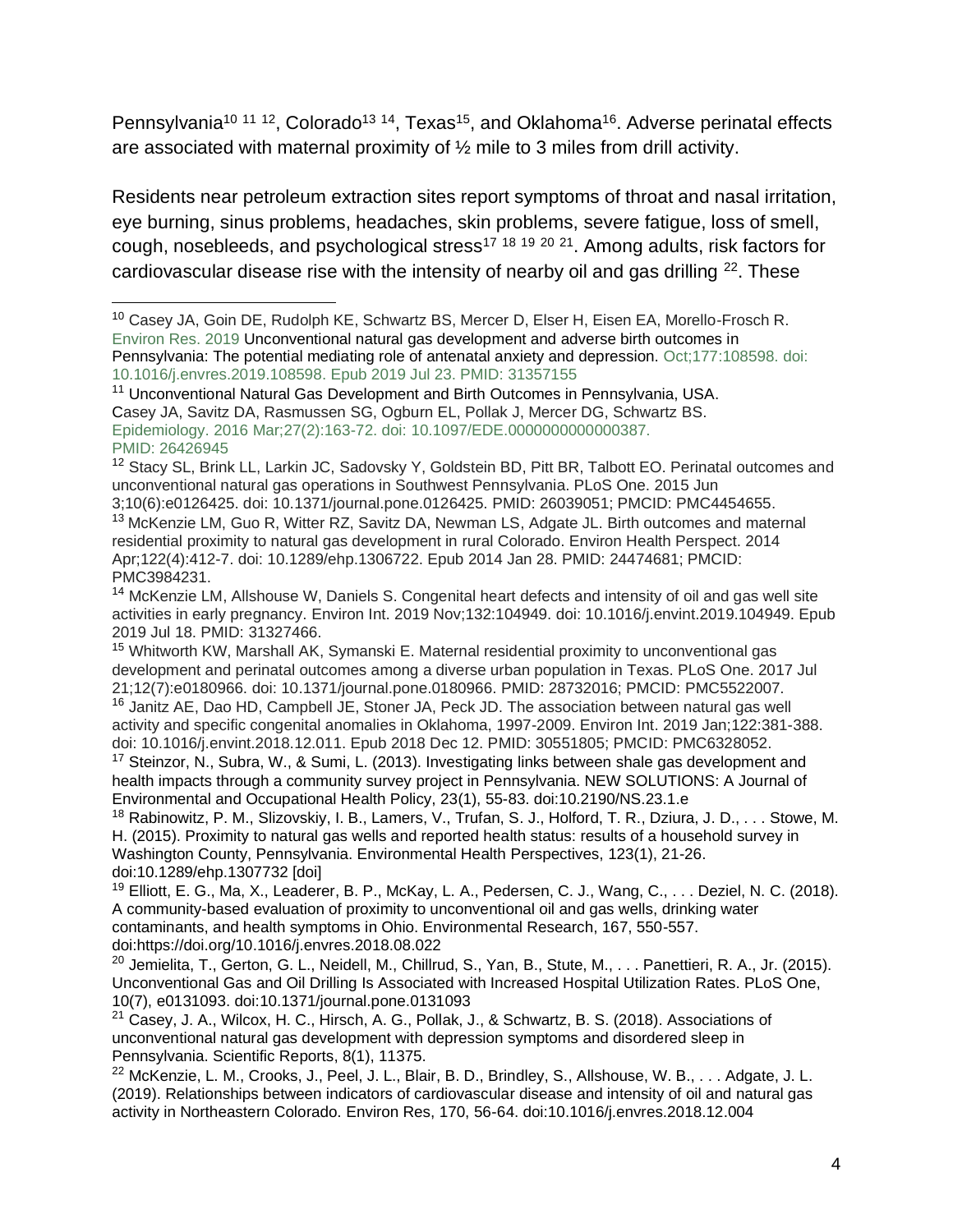symptoms increased in incidence among individuals living near oil and gas facilities compared to those living farther away. Neurological symptoms, kidney damage and thyroid problems also increase among those living in oil extraction regions compared to those living farther away, while stress, including social and economic stress, can make these health conditions worse<sup>23</sup>.

Cancer mortality is higher in communities exposed to oil extraction <sup>24</sup> <sup>25</sup> <sup>26</sup> <sup>27</sup>. For example, in Colorado, children with leukemia were 4.6 times more likely to live in an area with dense petroleum extraction $^{28}$ .

Toxic emissions leak into the air surrounding oil and gas production especially during the production phase. With the lengthy operation timeframes, episodic peak emission events, and the largest number of hazardous air pollutants from the various equipment and operations, this period has the potential to emit the highest concentrations of hazardous air pollutant over the longest period of time<sup>29</sup>. The truck traffic to and from the drilling site and the operation of diesel equipment releases toxic air pollutants compromising air quality<sup>30 31</sup>. Exposure to these air pollutants have been shown to be

<sup>&</sup>lt;sup>23</sup> Morello-Frosch, R., Zuk, M., Jerrett, M., Shamasunder, B., & Kyle, A. D. (2011). Understanding the cumulative impacts of inequalities in environmental health: implications for policy. Health Aff (Millwood), 30(5), 879-887. doi:10.1377/hlthaff.2011.0153

<sup>&</sup>lt;sup>24</sup> San Sebastián M, Armstrong B, A, C. J., & C., S. (2001). Exposures and cancer incidence near oil fields in the Amazon basin of Ecuador. . Occup Environ Med, 58, 517-522.

 $25$  Moolgavkar, S. H., Chang, E. T., Watson, H., & Lau, E. C. (2014). Cancer mortality and quantitative oil production in the Amazon region of Ecuador, 1990-2010. Cancer Causes Control, 25(1), 59-72. doi:10.1007/s10552-013-0308-8

<sup>&</sup>lt;sup>26</sup> McKenzie, L. M., Allshouse, W. B., Byers, T. E., Bedrick, E. J., Serdar, B., & Adgate, J. L. (2017). Childhood hematologic cancer and residential proximity to oil and gas development. PLoS One, 12(2), e0170423. doi:10.1371/journal.pone.0170423

 $27$  Finkel, M. L. (2016). Shale gas development and cancer incidence in southwest Pennsylvania. Public Health, 141, 198-206. doi:https://doi.org/10.1016/j.puhe.2016.09.008

<sup>&</sup>lt;sup>28</sup> McKenzie, L. M., Allshouse, W. B., Byers, T. E., Bedrick, E. J., Serdar, B., & Adgate, J. L. (2017). Childhood hematologic cancer and residential proximity to oil and gas development. PLoS One, 12(2), e0170423. doi:10.1371/journal.pone.0170423

<sup>&</sup>lt;sup>29</sup> Garcia-Gonzales, D. A., Shonkoff, S. B. C., Hays, J., & Jerrett, M. (2019). Hazardous Air Pollutants Associated with Upstream Oil and Natural Gas Development: A Critical Synthesis of Current Peer-Reviewed Literature. Annu Rev Public Health, 40, 283-304. doi:10.1146/annurevpublhealth-040218- 043715

 $30$  Goodman, P. S., Galatioto, F., Thorpe, N., Namdeo, A. K., Davies, R. J., & Bird, R. N. (2016). Investigating the traffic-related environmental impacts of hydraulic-fracturing (fracking) operations. Environ Int, 89-90, 248-260. doi:10.1016/j.envint.2016.02.002

<sup>31</sup> Allshouse, W. B., McKenzie, L. M., Barton, K., Brindley, S., & Adgate, J. L. (2019). Community Noise and Air Pollution Exposure During the Development of a Multi-Well Oil and Gas Pad. Environ Sci Technol, 53(12), 7126-7135. doi:10.1021/acs.est.9b00052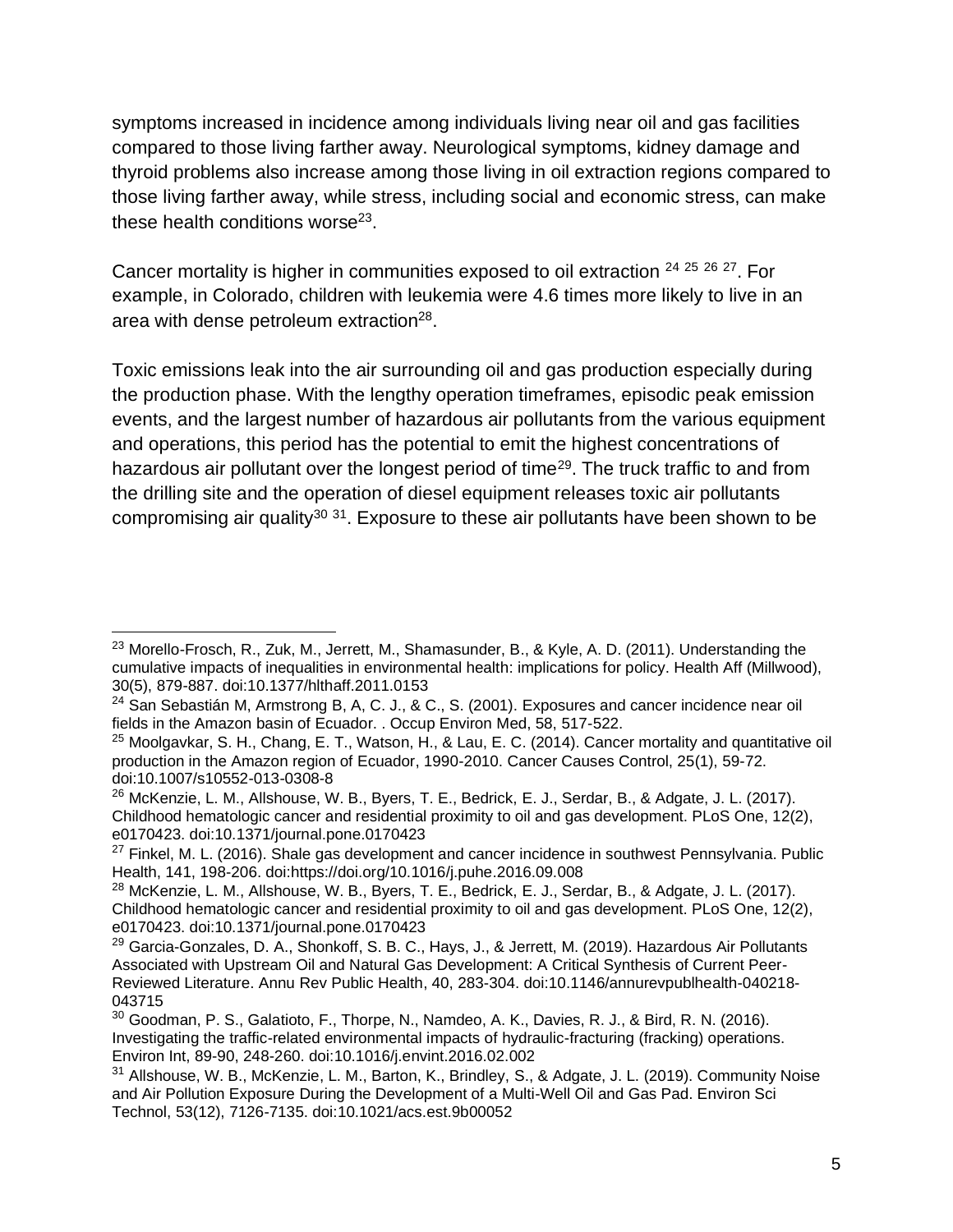higher near drilling sites<sup>32 33 34 35</sup> including in Los Angeles<sup>36 37</sup>. Adverse human health impacts result from exposure to these chemicals $38$ . Acute inhalation of petroleum hydrocarbons increases the incidence of eye irritation and migraine headaches $^{39}$   $^{40}$   $^{41}$ as well as asthma symptoms<sup>42 43 44</sup>. The high decibels of noise around drilling operations is an important co-exposure<sup>45 46 47</sup>.

<sup>40</sup> Tunsaringkarn, T., Ketkaew, P., Siriwong, W., & Rungsiyothin, A. (2013). Benzene Exposure and Its Association with Sickness Exhibited in Gasoline Station Workers. 1-8. doi:10.7726/ijeps.2013.1001 <sup>41</sup> Tustin, A. W., Hirsch, A. G., Rasmussen, S. G., Casey, J. A., Bandeen-Roche, K., & Schwartz, B. S. (2017). Associations between Unconventional Natural Gas Development and Nasal and Sinus, Migraine Headache, and Fatigue Symptoms in Pennsylvania. Environ Health Perspect, 125(2), 189-197. doi:10.1289/ehp281

<sup>42</sup> Rasmussen, S. G., Ogburn, E. L., McCormack, M., Casey, J. A., Bandeen-Roche, K., Mercer, D. G., & Schwartz, B. S. (2016). Association Between Unconventional Natural Gas Development in the Marcellus Shale and Asthma Exacerbations. JAMA Intern Med, 176(9), 1334-1343. doi:10.1001/jamainternmed.2016.2436

<sup>43</sup> White, N., teWaterNaude, J., van der Walt, A., Ravenscroft, G., Roberts, W., & Ehrlich, R. (2009). Meteorologically estimated exposure but not distance predicts asthma symptoms in schoolchildren in the environs of a petrochemical refinery: a cross-sectional study. Environmental health : a global access science source, 8, 45-45. doi:10.1186/1476-069X-8-45

<sup>44</sup> Wichmann, F. A., Muller, A., Busi, L. E., Cianni, N., Massolo, L., Schlink, U., . . . Sly, P. D. (2009). Increased asthma and respiratory symptoms in children exposed to petrochemical pollution. Journal of Allergy and Clinical Immunology, 123(3), 632-638. doi:10.1016/j.jaci.2008.09.052

<sup>45</sup> Blair, B. D., Brindley, S., Dinkeloo, E., McKenzie, L. M., & Adgate, J. L. (2018). Residential noise from nearby oil and gas well construction and drilling. J Expo Sci Environ Epidemiol, 28(6), 538-547. doi:10.1038/s41370-018-0039-8

<sup>46</sup> Richburg, C. M., & Slagley, J. (2019). Noise concerns of residents living in close proximity to hydraulic fracturing sites in Southwest Pennsylvania. Public Health Nurs, 36(1), 3-10. doi:10.1111/phn.12540 <sup>47</sup> Radtke, C., Autenrieth, D. A., Lipsey, T., & Brazile, W. J. (2017). Noise characterization of oil and gas operations. J Occup Environ Hyg, 14(8), 659-667. doi:10.1080/15459624.2017.1316386

<sup>&</sup>lt;sup>32</sup> McKenzie, L. M., Witter, R. Z., Newman, L. S., & Adgate, J. L. (2012). Human health risk assessment of air emissions from development of unconventional natural gas resources. The Science of The Total Environment, 424, 79-87. doi:10.1016/j.scitotenv.2012.02.018

<sup>33</sup> Colborn, T., Schultz, K., Herrick, L., & Kwiatkowski, C. (2013). An Exploratory Study of Air Quality near Natural Gas Operations. Human and Ecological Risk Assessment: An International Journal, 20(1), 86- 105. doi:10.1080/10807039.2012.749447

 $34$  Pétron, G., Frost, G., Miller, B. R., Hirsch, A. I., Montzka, S. A., Karion, A., . . . Tans, P. (2012). Hydrocarbon emissions characterization in the Colorado Front Range: A pilot study. Journal of Geophysical Research: Atmospheres, 117(D4), n/a-n/a. doi:10.1029/2011JD016360

<sup>35</sup> Macey, G. P., Breech, R., Chernaik, M., Cox, C., Larson, D., Thomas, D., & Carpenter, D. O. (2014). Air concentrations of volatile compounds near oil and gas production: a community-based exploratory study. Environ Health, 13, 82-82. doi:10.1186/1476-069X-13-82

<sup>36</sup> Collier-Oxandale, A. M., Gordon Casey, J., Piedrahita, R. A., Ortega, J., Halliday, H., Johnston, J., & Hannigan, M. (2018). Assessing a low-cost methane sensor quantification system for use in complex rural and urban environments. Atmospheric Measurement Techniques, 11(6), 3569.

<sup>37</sup> Shamasunder, B., Collier-Oxandale, A., Blickley, J., Sadd, J., Chan, M., Navarro, S., . . . Wong, N. J. (2018). Community-Based Health and Exposure Study around Urban Oil Developments in South Los Angeles. Int J Environ Res Public Health, 15(1). doi:10.3390/ijerph15010138

<sup>38</sup> McKenzie, L. M., Witter, R. Z., Newman, L. S., & Adgate, J. L. (2012). *opcit*

<sup>39</sup> Kim, B. M., Park, E. K., LeeAn, S. Y., Ha, M., Kim, E. J., Kwon, H., . . . Ha, E. H. (2009). BTEX exposure and its health effects in pregnant women following the Hebei Spirit oil spill. Journal of Preventive Medicine and Public Health, 42(2), 96-103. doi:10.3961/jpmph.2009.42.2.96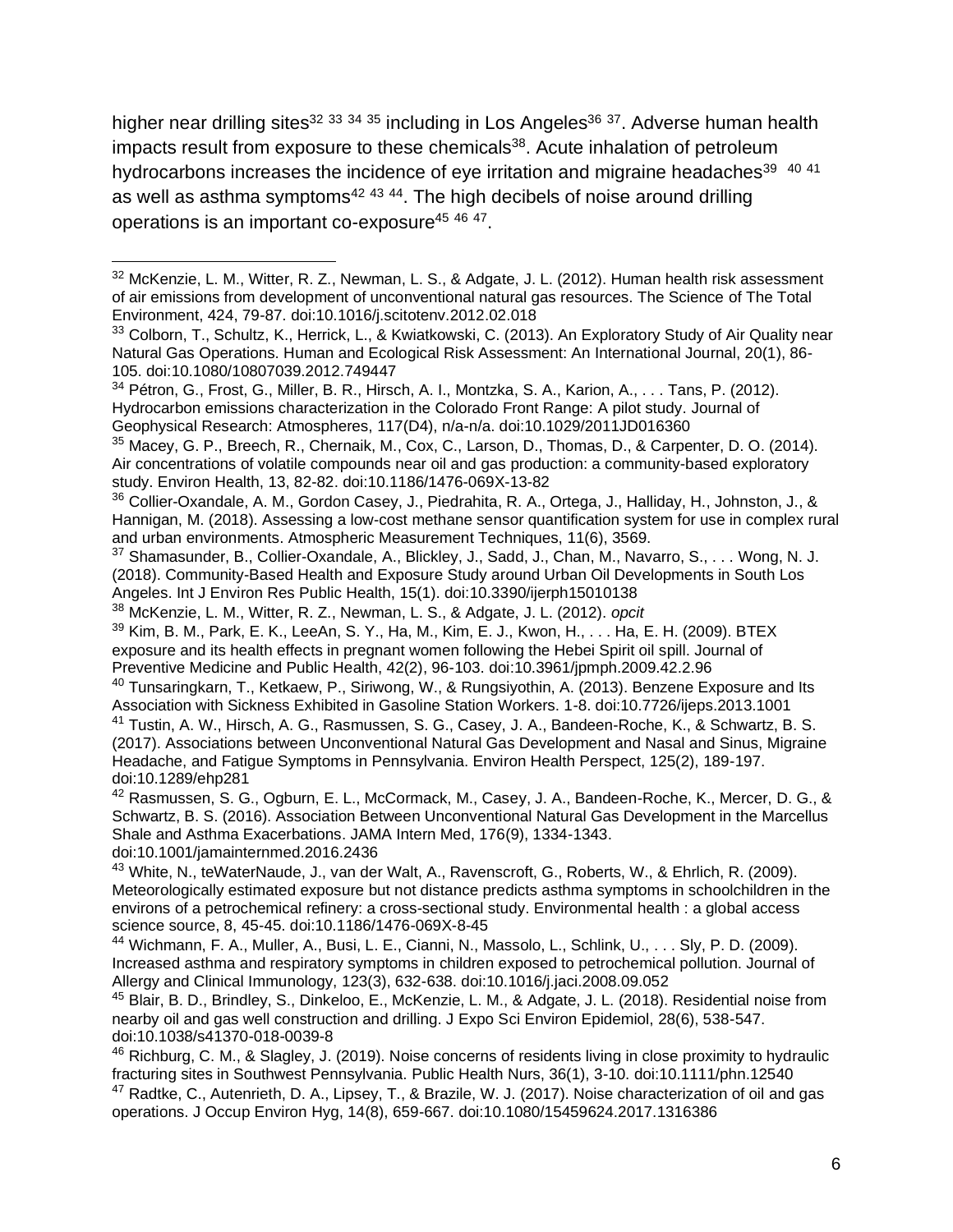Animals living in oil producing regions accumulate toxins in various organs, especially toxic metals, that lead to kidney damage <sup>48 49</sup>. Elevated levels of toxic metals and petroleum hydrocarbons have been measured in soil and water near oil extraction sites $^{50}$  in Texas $^{51}$ , China $^{52}$   $^{53}$   $^{54}$ , Nigeria $^{55}$ , and Iraq $^{56}$ .

Hydrogen sulfide is an odoriferous gas associated with oil drilling. Most human organ systems are susceptible to the toxic effects of H2S, especially the central nervous system, the respiratory system, the cardiovascular system, the gastrointestinal system, and mucus membranes<sup>57</sup>. At ambient levels, odorant chemicals may irritate the eyes, nose and throat and induce symptoms such as nausea, vomiting, headaches, stress, negative mood, and stinging sensations<sup>58 59</sup>. Odors that are perceived as unpleasant, embarrassing, or sickening may interfere with mood, beneficial land use, and social activities. Chronic exposure to elevated ambient concentrations contribute to harm to

<sup>48</sup> Miedico, O., Iammarino, M., Paglia, G., Tarallo, M., Mangiacotti, M., & Chiaravalle, A. E. (2016). Environmental monitoring of the area surrounding oil wells in Val d'Agri (Italy): element accumulation in bovine and ovine organs. Environ Monit Assess, 188(6), 338. doi:10.1007/s10661-016-5317-0 <sup>49</sup> Al-Hashem, M. A. (2011). Evidence of hepatotoxicity in the sand lizard Acanthodactylus scutellatus from Kuwait's Greater Al-Burgan oil field. Ecotoxicol Environ Saf, 74(5), 1391-1395. doi:10.1016/j.ecoenv.2011.02.021

<sup>50</sup> Johnston, J. E., Lim, E., & Roh, H. (2018).*opcit*.

<sup>51</sup> Bojes, H. K., & Pope, P. G. (2007). Characterization of EPA's 16 priority pollutant polycyclic aromatic hydrocarbons (PAHs) in tank bottom solids and associated contaminated soils at oil exploration and production sites in Texas. Regul Toxicol Pharmacol, 47(3), 288-295. doi:10.1016/j.yrtph.2006.11.007 <sup>52</sup> Zhang, J., Yang, J. C., Wang, R. Q., Hou, H., Du, X. M., Fan, S. K., . . . Dai, J. L. (2013). Effects of pollution sources and soil properties on distribution of polycyclic aromatic hydrocarbons and risk

assessment. Sci Total Environ, 463-464, 1-10. doi:10.1016/j.scitotenv.2013.05.066 <sup>53</sup> Wang, J., Cao, X., Liao, J., Huang, Y., & Tang, X. (2015). Carcinogenic potential of PAHs in oilcontaminated soils from the main oil fields across China. Environ Sci Pollut Res Int, 22(14), 10902-

<sup>10909.</sup> doi:10.1007/s11356-014-3954-9 <sup>54</sup> Fu, X., Cui, Z., & Zang, G. (2014). Migration, speciation and distribution of heavy metals in an oil polluted soil affected by crude oil extraction processes. Environ Sci Process Impacts, 16(7), 1737-1744. doi:10.1039/c3em00618b

<sup>55</sup> Asia, I., Jegede, S., Jegede, D., Ize-Iyamu, O., & Akpasubi, E. (2007). The effects of petroleum exploration and production operations on the heavy metals contents of soil and groundwater in the Niger Delta. International Journal of Physical Sciences, 2(10), 271-275.

<sup>56</sup> Alawi, M. A., & Azeez, A. L. (2016). Study of polycyclic aromatic hydrocarbons (PAHs) in soil samples from Al-Ahdab oil field in Waset Region, Iraq. Toxin Reviews, 35(3-4), 69-76. doi:10.1080/15569543.2016.1198379

<sup>57</sup> Reiffenstein, R. J., Hulbert, W. C., & Roth, S. H. (1992). Toxicology of hydrogen sulfide. Annual review of pharmacology and toxicology, 32(1), 109-134. doi:10.1146/annurev.pa.32.040192.000545

<sup>&</sup>lt;sup>58</sup> Schiffman, S. S., Miller, E. A., Suggs, M. S., & Graham, B. G. (1995). The effect of environmental odors emanating from commercial swine operations on the mood of nearby residents. Brain research bulletin, 37(4), 369-375.

<sup>59</sup> Wing, S., Horton, R. A., Marshall, S. W., Thu, K., Tajik, M., Schinasi, L., & Schiffman, S. S. (2008). Air pollution and odor in communities near industrial swine operations. Environmental Health Perspectives, 116(10), 1362-1362.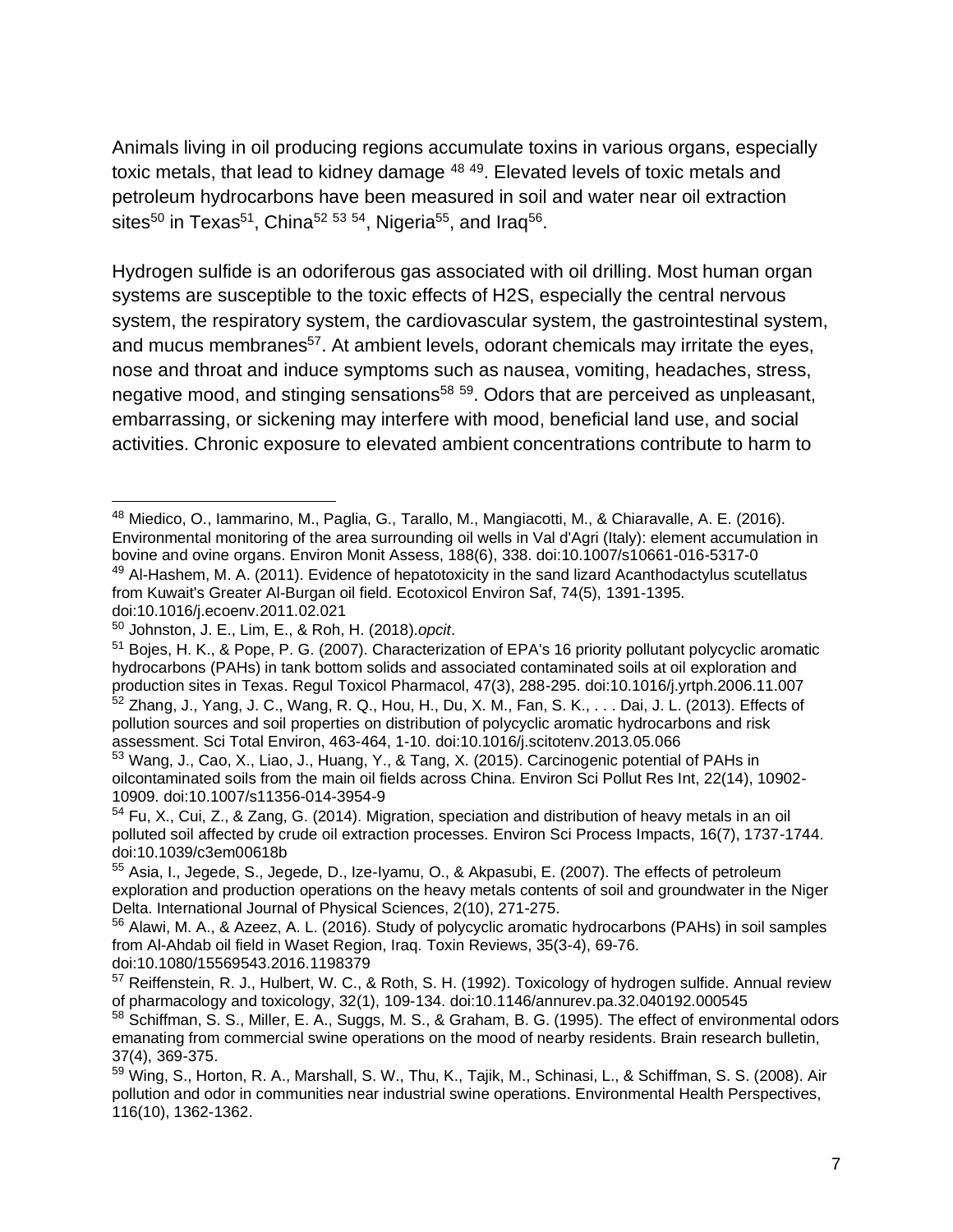the respiratory system in adults and children and increase cough, headaches and wheezing<sup>60 61</sup>.

Buffers or setbacks help to limit exposures to harmful contaminants that adversely impact human health<sup>62 63 64 65</sup>. From the public health perspective, given the overwhelming weight of evidence of adverse health effects from oil and gas development, it is essential to reduce exposures to these harmful pollutants in communities especially in homes, schools, and workplaces.

### Hazards Contributing to Adverse Health Impacts

CalGEM's assessment of the proposed rule's health impacts should capture the effects of the following air pollutants: PM2.5, PM10, NOX, SO2, ozone, volatile organic compounds (VOCs, a broad category including benzenes, toluenes, hydrogen sulfide, poly aromatic hydrocarbons, and related chemicals), and other compounds used in fracking for which not much is known about toxicity. The emissions can come from engines, outgassing, flares, leaks, or proppants. Pollution of the soil and water are also essential to consider, as are psychological stressors such as light and noise.

### Vulnerable Populations

Some population groups are especially vulnerable to these hazards and have increased risk of harm from exposure. These groups include young children and the elderly, pregnant women, poor and disadvantaged communities that often suffer food insecurity and inadequate health care, Black and Latinx community members, and those with preexisting health conditions such as diabetes, lung disease, heart disease, and asthma. To ensure limited exposure, OGD should have at least a 2,500' setback from places where these vulnerable populations congregate such as schools, day care, senior and health care facilities, and residences.

 $60$  Jaakkola, J. J., Paunio, M., Virtanen, M., & Heinonen, O. P. (1991). Low-level air pollution and upper respiratory infections in children. American Journal of Public Health, 81(8), 1060-1063. doi:10.2105/AJPH.81.8.1060

<sup>61</sup> Marttila, O., Jaakkola, J. J. K., Vilkka, V., Jappinen, P., & Haahtela, T. (1994). The South Karelia Air Pollution Study: The Effects of Malodorous Sulfur Compounds from Pulp Mills on Respiratory and Other Symptoms in Children. Environmental Research, 66(2), 152-159. doi:10.1006/enrs.1994.1051  $62$  Fry, M. (2013). Urban gas drilling and distance ordinances in the Texas Barnett Shale. Energy Policy, 62, 79-89.

<sup>63</sup> Haley, M., McCawley, M., Epstein, A. C., Arrington, B., & Bjerke, E. F. (2016). Adequacy of current state setbacks for directional high-volume hydraulic fracturing in the Marcellus, Barnett, and Niobrara Shale Plays. Environmental Health Perspectives, 124(9), 1323-1333.

<sup>64</sup> McKenzie, L. M., Allshouse, W. B., Burke, T., Blair, B. D., & Adgate, J. L. (2016) *opcit*

<sup>&</sup>lt;sup>65</sup> Banan, Z., & Gernand, J. M. (2018). Evaluation of gas well setback policy in the Marcellus Shale region of Pennsylvania in relation to emissions of fine particulate matter. Journal of the Air & Waste Management Association, 68(9), 988-1000.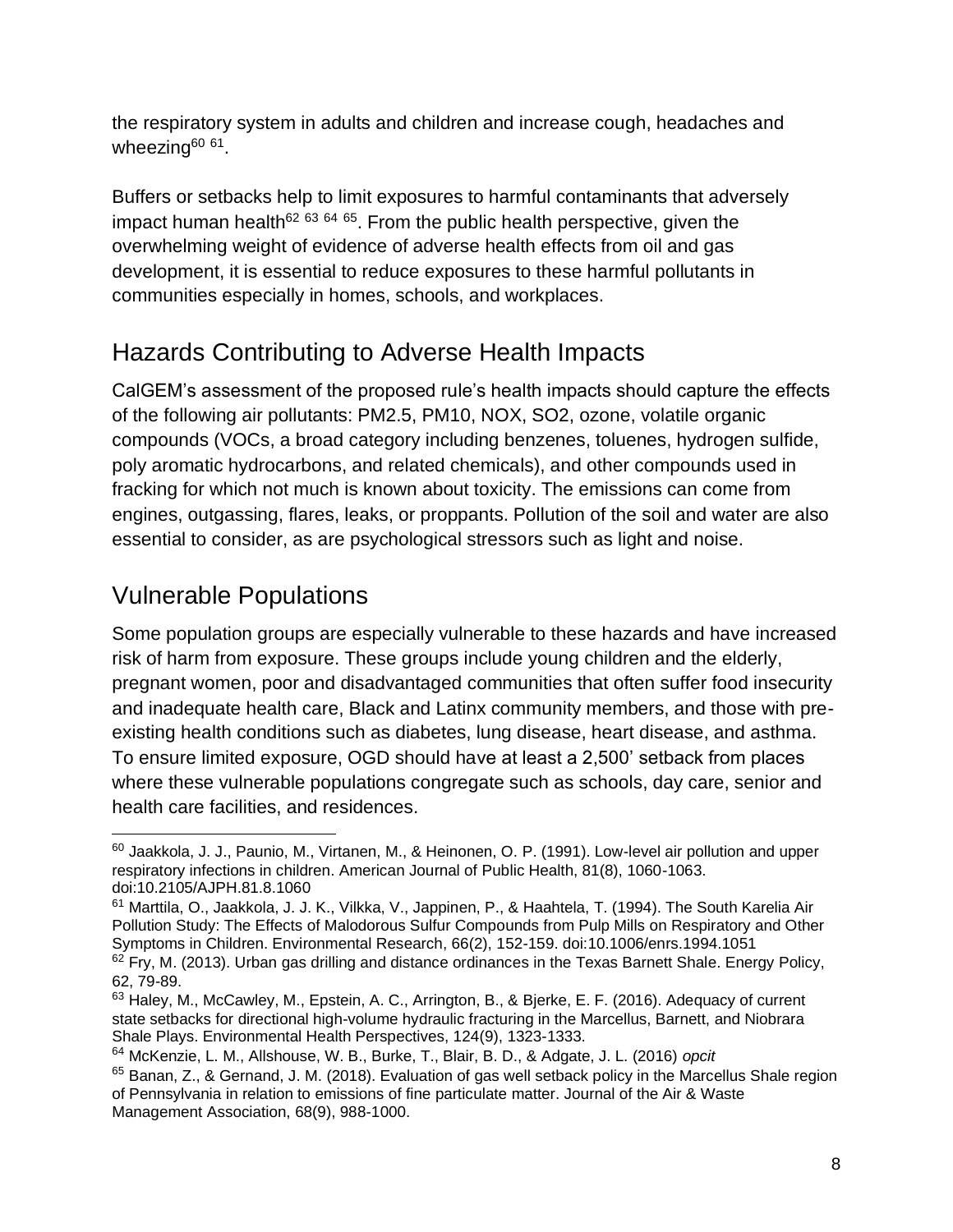### Sources of Exposure to Hazards

People living and working nearby OGD can be exposed to the above-mentioned hazards through air, water, and the environment, and the workers involved with OGD have occupational exposure.

- Toxic air pollution results from aerosolizing of the polyaromatic hydocarbons, fine and ultrafine particulate matter, and other chemicals from the wells themselves and from the engines in the vehicles and in the wells. The first few months of preparing a new well result in especially high levels of toxins and pollutants in the air from the traffic and engines required for initiating production. Then, over the relatively long periods of production, chemicals leak consistently in high cumulative volume. Even after production has ended, improperly plugged wells may continue to leak toxic chemicals into the air, soil, and water for many years.
- The chemicals used in OGD (some of which are unknown since they are protected by trade secrets) contaminate water through several avenues: contamination of aquifers above or below the wells, spills and leakage of excess water contaminated with petrochemicals into the soil around the wells, leakage from unlined excess water storage pools, use of excess water from wells for irrigation, among others.
- Environmental exposures that harm health include direct exposure to soil contaminated from leaks and spills, as well as indirect exposure to food grown on contaminated soil and/or irrigated with contaminated water. Excess light and noise from activity around wells increase anxiety.
- Humans are also exposed to hazards through the negative impacts of OGD on plants and wildlife, which include habitat loss and fragmentation.

### Geographic Factors

It is important to consider the role of geography in determining the impacts of OGD. These factors include:

- The number and demographics of the population living, working, and engaging in activities within 2,500' of oil and gas operations has a direct bearing on the negative effects of OGD. Special attention must be paid to vulnerable populations.
- The presence and proximity of aquifers, reservoirs or other bodies of water or watersheds affect the likelihood and severity of negative health impacts through water pollution.
- The density of wells in the area must be considered to determine the degree of negative impacts. It is insufficient to merely note the presence or absence of any wells.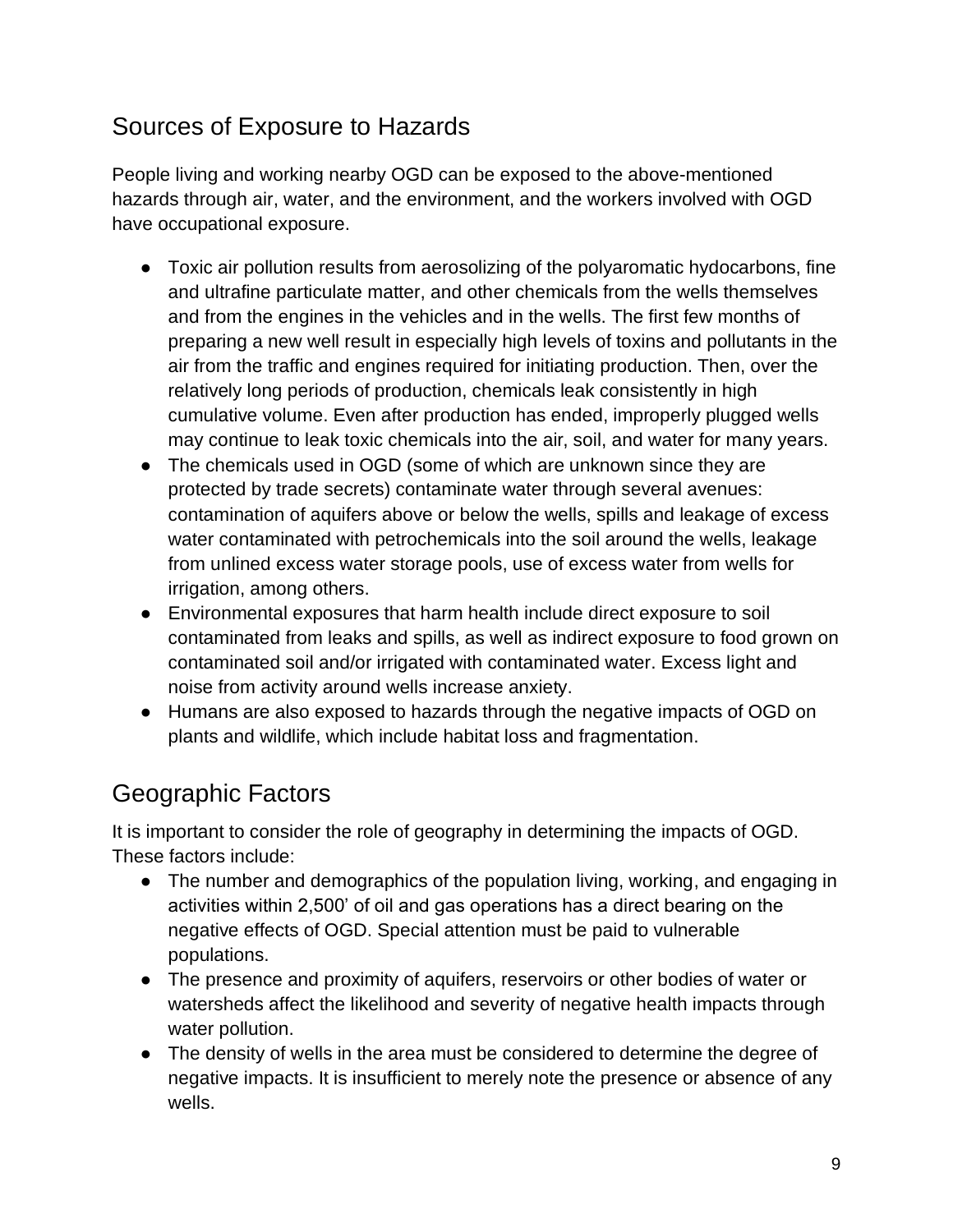- The proximity of wells in the area must be considered to determine the degree of negative impacts. It is insufficient to merely note whether wells fall within the proposed 2,500' setback.
- The well geology, production method, and history of the production company must be considered to estimate the risk of spill, leak, and inappropriate disposal or reuse of produced water containing chemicals.
- $\bullet$  Where and how the exposures take place must be considered : air  $-$  inhaled, water – contamination of wells (rural) and aquifers (rural vs urban watershed), spills of oil and gas and/or the chemicals used for oil and gas development
- The level of toxic exposure in air (e.g., local AQI), water (presence of toxins), and environment must be considered to determine the marginal harm from additional exposures.

# Economic Benefits of Proposed 2,500' Setback Rule

### Economic Value of Social and Health Benefits of a Proposed Setback Rule

As the above sections document, the adverse health impacts range from increased acute diseases (such as asthma and increased incidence and severity of COVID19) to chronic conditions such as cancer, reduced cardiopulmonary function, and the longterm consequences of poor birth outcomes on life expectancy. All of these impacts result in high social and economic costs to the impacted population (i.e., people living within 2,500' of OGD). Social and economic costs of health deterioration resulting from exposure to toxic emissions for extraction activities include costs related to morbidity, such as increased health services, productivity losses from disease and absenteeism, long term care for low birth weight or preterm birth, and mortality, with the value of a statistical life estimated by the US Dept of Transportation in 2016 as \$9.6 Million per death.<sup>66</sup>

Here we provide guidelines based on accepted practices for estimating the economic value of the health benefits of a policy rule.<sup>67</sup> Our proposed method for estimating the economic value of the health benefits from reduced ambient air pollution on the nearby communities is conservative because it includes the economic valuation of only a few of the known toxic air pollutants released by oil and gas extraction activities. Often the

<sup>&</sup>lt;sup>66</sup> See US Department of Transportation, "Revised Departmental Guidance on Valuation of a Statistical Life in Economic Analysis."

<sup>67</sup> See the United States Environmental Protection Agency's *Guidelines for Preparing Economic Analyses.* https://www.epa.gov/environmental-economics/guidelines-preparing-economic-analyses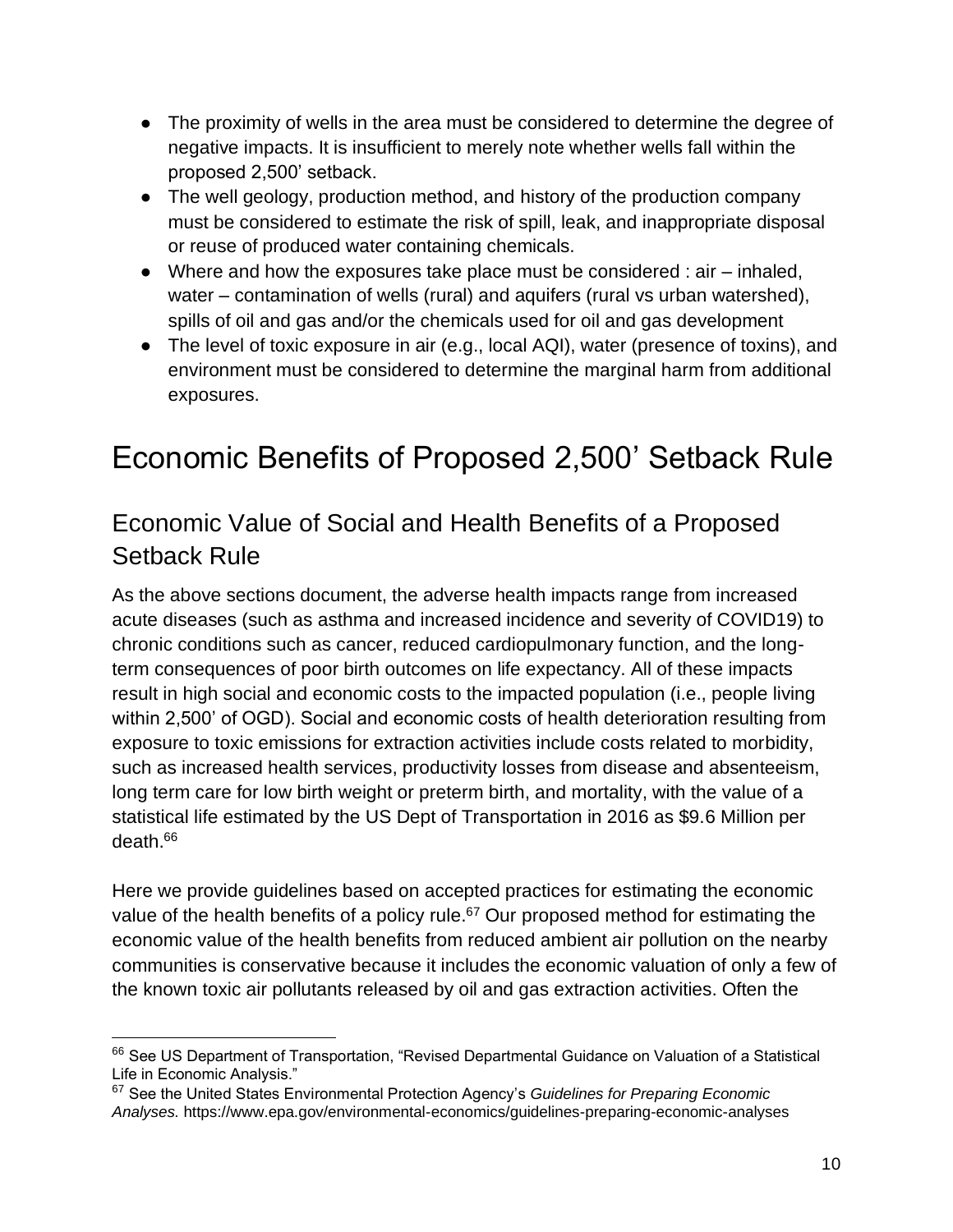local air pollution analysis involves only PM2.5, and also ozone in some studies. As the above literature review shows, these are only two air pollutants out of the many air, water, and environmental hazards of OGD known to cause negative health impacts. Therefore, the estimated total social benefit of the proposed rule that results from an analysis of only a few ambient air pollutants must be viewed as only a very small part of the actual total social benefits for the impacted population.

The economic valuation of the proposed 2,500' setback's effects on improved health for the impacted population through improving air quality (e.g., reducing PM2.5 and ozone) requires a rigorous analysis done by researchers who are familiar with undertaking statistical analysis of the publicly available data. Then, this economic analysis can be added to the CalGEM health impact analysis to systematically consider the full range of potential impacts of the proposal on health determinants, health status, and health equity.<sup>68</sup>

CalGEM should integrate the quantitative economic and health analyses into the qualitative data from stakeholders affected by the proposal, particularly impacted vulnerable populations who provided testimony in pre-rulemaking hearings and with materials directly submitted to CalGEM. This use of qualitative data is in line with the official standard for health impact analysis: "The lack of formal, scientific, quantitative, or published evidence should not preclude reasoned evaluation of health impacts. The expertise and experience of affected members of the public (local knowledge), whether obtained via the use of participatory methods, collected via formal qualitative research methods, or reflected in public testimony, comprise a legitimate source of evidence."<sup>69</sup>

The first step in evaluating the economic benefits of improved health due to improving air quality is to determine the improvement in air quality. To provide concrete recommendations on how CalGEM can do this, we discuss an ongoing research project being conducted at by David Gonzalez and colleagues at Stanford University<sup>70</sup> that uses panel data from California air pollution monitors to estimate the ambient air pollution emitted from nearby oil and gas wells. We think that this research can be useful to CalGEM because it uses California data, it estimates the increase in pollution from one additional well by using panel data over 21 years, and it uses a rigorous statistical method.

<sup>68</sup> Ibid

<sup>69</sup> *Health Impact Analysi[s](https://hiasociety.org/resources/Documents/HIA-Practice-Standards-September-2014.pdf)* [https://hiasociety.org/resources/Documents/HIA-Practice-Standards-](https://hiasociety.org/resources/Documents/HIA-Practice-Standards-September-2014.pdf)[September-2014.pdf](https://hiasociety.org/resources/Documents/HIA-Practice-Standards-September-2014.pdf) See the list of practice standards to be followed.

<sup>&</sup>lt;sup>70</sup> Gonzalez, David J.X. Research Project on Extractive Industries and Health Equity in the Emmett Interdisciplinary Program in Environment and Resources at Stanford University.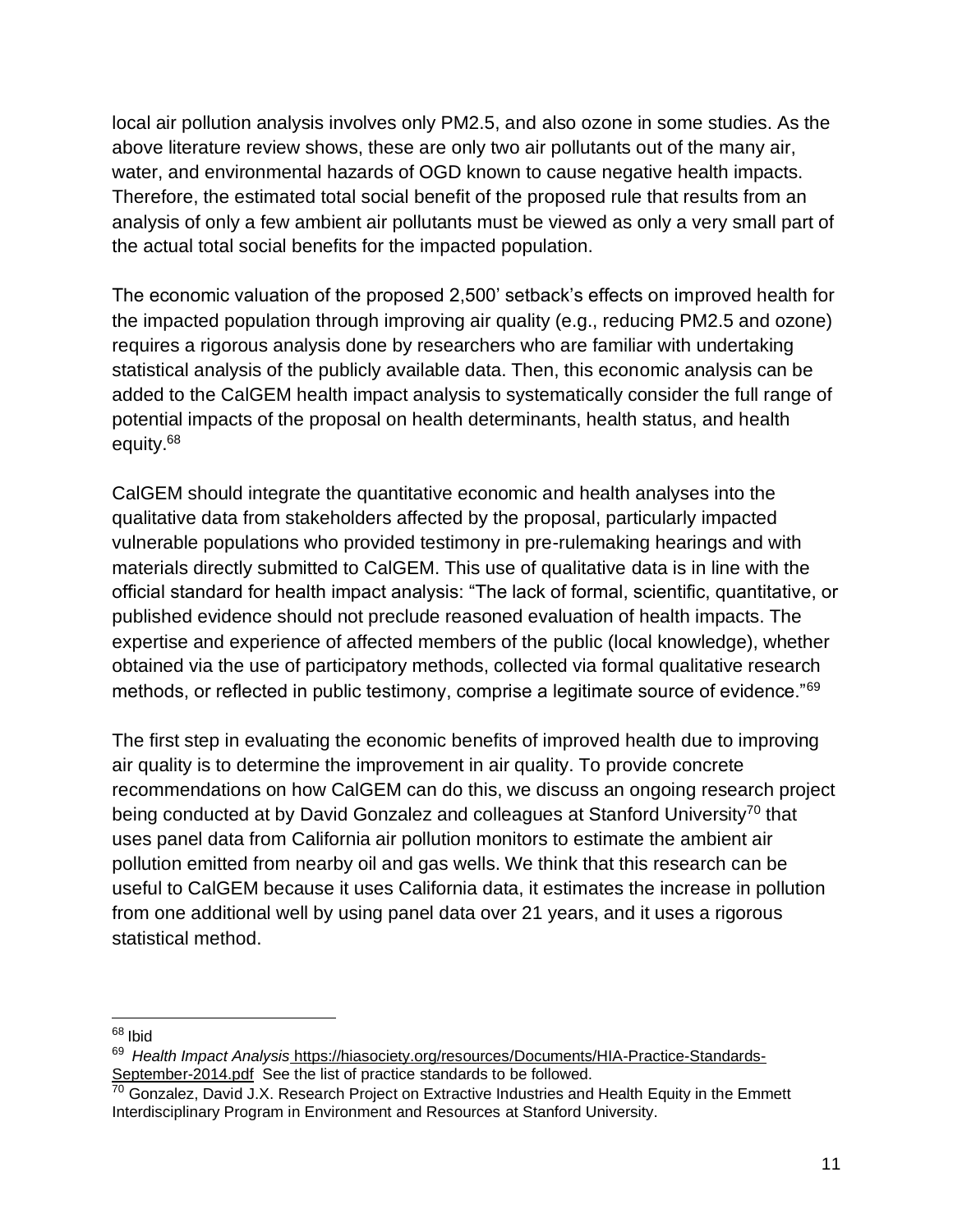The Gonzalez *et al.* study examines the effects of upstream oil and gas preproduction (drilling sites) and production activities (total volume of oil and gas) on the concentrations of ambient air pollutants in California. The data comes from 360 monitors in the EPA Air Quality System over the time period 1999-2019, which provided approximately 1.6 million daily observations including daily concentrations of ambient air pollutants previously reported to be associated with oil and gas production (PM2.5, NO2, O3, SO2, VOCs). The research team obtained data on the preproduction sites and production by well from CalGEM. For each monitor-day, they assessed exposure to upwind drilling sites and total production volume of oil and gas within 1 km bins out to 1 km from the monitor. They estimate adjusted fixed effects linear regression models for each pollutant, controlling for geographic, seasonal, temporal, and meteorological factors.<sup>71</sup> They find that it is important to control for season, year, precipitation, wind speed, and presence of wildfire smoke plumes. Their preliminary findings show higher concentrations of PM2.5 with exposure to upwind drilling sites within 3 km, higher concentrations of O3 for drilling sites at 2-4 km, and higher concentrations of SO2 for drilling sites within 1 km.

A preliminary estimate of the social benefits that would accrue as a result of a decline in premature mortality from mandated setbacks of 2,500' would be calculated as follows using a conservative estimate based solely upon the excess PM2.5 generated by OGD within 2 km radius of wells. The excess PM<sub>2.5</sub> is approximately 1.8  $\mu$ g/m<sup>3</sup> for an additional drilling site within a 2 km (6,561') radius, an estimate that can be reasonably applied to 2,500'.<sup>72</sup> Recent studies demonstrate that 10 microgram/M3 higher levels of PM2.5 are associated with a 7.3% increase in all cause mortality rate.<sup>73</sup> This increase in all-cause mortality rate doubles among those with low socioeconomic status and almost triples among Blacks. Those living near oil and gas wells are frequently of low socioeconomic status and many are Black, as discussed below.

If oil and gas wells are moved to at least 2,500' km away from where people live, go to school, work, and play, and inhabitants' exposure to PM $_{2.5}$  declines by only 1  $\mu$ g/m $^3$ , a conservative estimate based on the estimated effect of 1.8  $\mu$ g/m<sup>3</sup>, then mortality rates would decline by at least 0.73%. The overall mortality rate in 2018 in California was 609 per 100,000. For each 100,000 people living within 1 km of a well, 609 deaths

 $71$  The findings were tested for robustness by using alternative model specifications and by conducting placebo tests using exposure to wells that were downwind and in random wind directions from the monitors.

<sup>&</sup>lt;sup>72</sup> Gonzalez, David J.X., Christina K. Francis, Michael Baiocchi, Mark Cullen, and Marshall Burke. Upstream oil and gas production and ambient air quality in California. Research Project in the Emmett Interdisciplinary Program in Environment and Resources at Stanford University, Work in progress (2020) <sup>73</sup> Qian Di MS, Wang Y, Zanobetti A, Wang Y, Kourtrakis P, Choirate C, Dominici F, Schwartz J. 2017. Air Pollution and Mortality in the Medicare Population. N Engl J Med 2017 June 29;376(260:2513-2522). Berger RE, Ramaswami R, Solomon CG, Drazen JM. 2017. Air Pollution Still Kills. N Engl J Med 2017:376:2591-2592.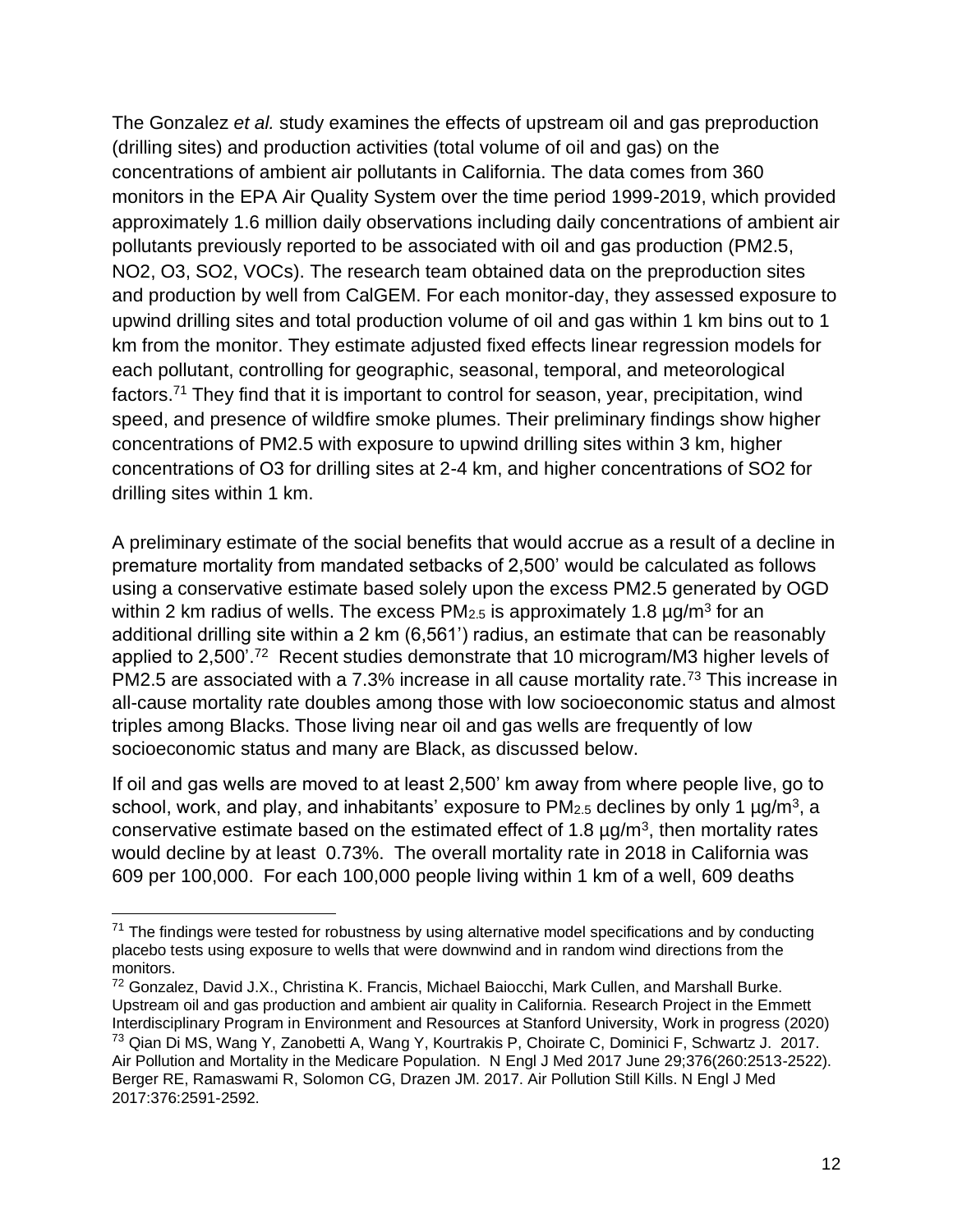would occur in a year. If wells were moved so that the PM2.5 was 1  $\mu$ g/m<sup>3</sup> less for these 100,000 people, then 4.5 premature deaths (0.73%) would be averted annually. With a Value of a Statistical Life of \$10,000,000 estimated by the EPA in 2019, then averting 4.5 deaths leads to a social benefit of \$**45M annually**. In 2018 **over 850,000 Californians live within 2,500' of an active oil well**,<sup>74</sup> and improving their mortality by decreasing their PM2.5 air pollution would provide social benefits at least **\$382.5 million annually**. The social benefit may be greater for communities exposed to intensive oil production activities, where concentrations of PM2.5 would likely be higher. This size of the impacted population is increasing as new wells are drilled. In 2020, 2.17 million Californians live within 2,500' of operational wells (new, active, and idle wells).<sup>75</sup>

However OGD spews much more toxicity in air, soil, and water that cause poor health than just the increase in PM2.5 around wells. The health problems caused by OGD are listed above so that the social benefits from increasing setbacks from wells are much greater than the already high social benefits from decreasing PM2.5 emissions in nearby communities.

Next we look at the demographics of the population living near extraction activities. Public Data from FracTracker<sup>[4]</sup> provides GIS analysis overlaying oil and gas wells (idle, operational, new; within 2,500' and within 2,500'-5,280') by census block to American Community Survey (2013-2018) block group demographics data (age, non-white, Latinx, poverty rate, distribution of income) with CalEnviroScreen 3.0 by census tract.<sup>76</sup> Here CalEnviroScreen 3.0 is linked to the American Community Survey demographic data.

An aggregation of these data are provided for CalEnviroScreen 3.0 percentile groups (Table 1), and American Community Survey (2013-2018) census block group demographics data (Table 2).

Table 1 maps the distribution of wells in the census block groups with CalEnviroScreen 3.0 data on incidence of asthma (from lowest 0-20% percentile to highest 80-100% percentile groups), incidence of low birth weight, drinking water quality, PM2.5, and Ozone.<sup>77</sup> The relationship between location of wells and specific health problems is complex and must be carefully explained.

<sup>74</sup> <http://priceofoil.org/2018/05/22/skys-limit-california-oil-production-paris-climate-goals/> See also <https://www.fractracker.org/2019/07/impact-of-a-2500-oil-and-gas-well-setback-in-california/> <sup>75</sup> <https://www.fractracker.org/2020/12/people-and-production/> p 1.

<sup>76</sup> CalEnviroScreen 3.0 rankings were updated June 2018. <https://oehha.ca.gov/calenviroscreen>

<sup>&</sup>lt;sup>77</sup> Database created and made available by Kyle Ferrar, Western Program Coordinator, FracTracker Alliance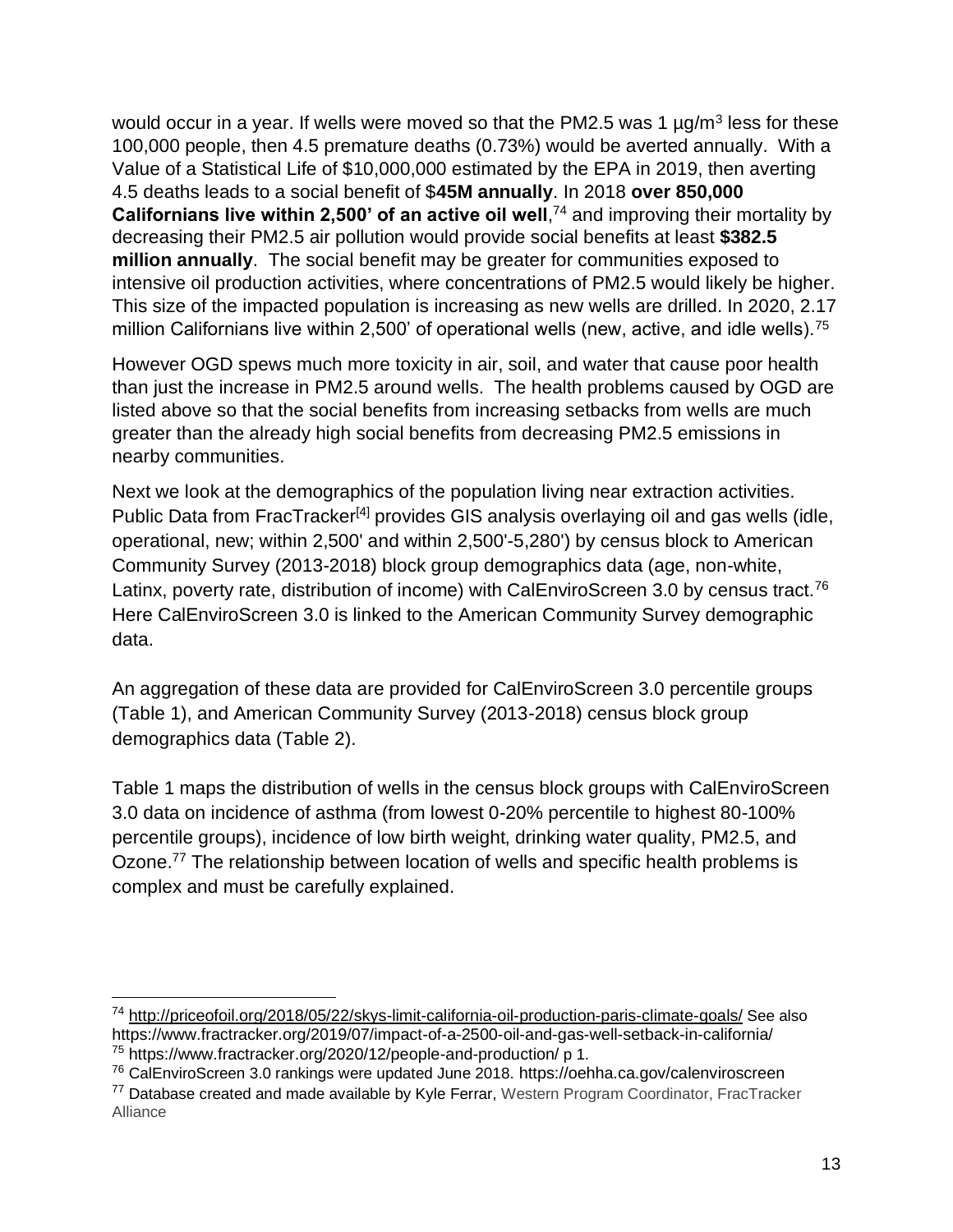The large number of wells located in the 60-80th percentile rather than the worst (80- 100th percentile) is a result of spatial bias, $78$  and the many factors that are aggregated to generate the CES Total Scores. These factors include relative affluence and other indicators of socio-economic status. The majority of the worst (80th-100 percentile for Total CES Score) census block groups are located in low-income urban census block groups, many in Northern California cities that do not host urban drilling operations.

For the asthma rankings, the majority of wells are located in the best CES 3.0 percentile (0-20th percentile) for Asthma. While there is much urban drilling in Los Angeles, the spatial bias in this type of analysis gives more weight to the majority of oil and gas wells that are located in rural areas, which historically have much lower asthma rates. This is a result of the very high incidence of asthma in cities without urban drilling such as the Bay Area and Sacramento (80-100th percentile).

|                       | Operational Well Counts |                              |        |        |                      |  |  |
|-----------------------|-------------------------|------------------------------|--------|--------|----------------------|--|--|
|                       |                         | 0-20%ile 20-40%ile 40-60%ile |        |        | 60-80%ile 80-100%ile |  |  |
| Asthma                | 40,247                  | 19,827                       | 18,902 | 4,867  | 19,792               |  |  |
| Low Birth Weight      | 10,186                  | 13,368                       | 14,995 | 3,236  | 58,036               |  |  |
| <b>Drinking Water</b> | 1,019                   | 1,675                        | 53,452 | 6,214  | 41,206               |  |  |
| <b>PM2.5</b>          | 5,708                   | 4,237                        | 16,614 | 70,859 | 69,987               |  |  |
| Ozone                 | 2,238                   | 5,435                        | 6,107  | 9,898  | 79,957               |  |  |
| Total CES 3.0         | 1,583                   | 5,756                        | 15,671 | 65,356 | 12,985               |  |  |

|                                           | Distance from an operational oil and gas well |        |                                                         |
|-------------------------------------------|-----------------------------------------------|--------|---------------------------------------------------------|
| <b>Demographics</b>                       |                                               |        | Within 2,500' 2,500' - 1 Mile Beyond 1 Mile (Statewide) |
| Non-white                                 | 44.44%                                        | 43.56% | 39.16%                                                  |
| Latinx                                    | 43.25%                                        | 44.97% | 37.79%                                                  |
| Age 0-5                                   | 6.08%                                         | 6.12%  | 6.37%                                                   |
| Age <18                                   | 21.54%                                        | 22.12% | 23.39%                                                  |
| Age 65+                                   | 13.17%                                        | 13.11% | 13.68%                                                  |
| Poverty: Under .5 Income to Poverty Ratio | 6.51%                                         | 6.40%  | 6.21%                                                   |
| Poverty: .5-.99 Income to Poverty Ratio   | 8.50%                                         | 8.58%  | 7.92%                                                   |
| Median Annual Household Income < \$40k    | 30.09%                                        | 30.73% | 28.72%                                                  |
| Median Annual Household Income <\$75k     | 53.53%                                        | 54.36% | 51.76%                                                  |

Table 1. Oil and Gas Wells in CES 3.0 Percentile Groups (2018)

Table 2. California Demographics at Specific Distances from Oil and Gas Wells (U.S. Census Bureau, ACS 2013-2018 5-year Summaries)

<sup>&</sup>lt;sup>78</sup> This spatial bias results from edge effects of census block groups, where communities living near oil and gas extraction operations may not live in the same census block groups as the oil and gas wells, and are therefore not counted.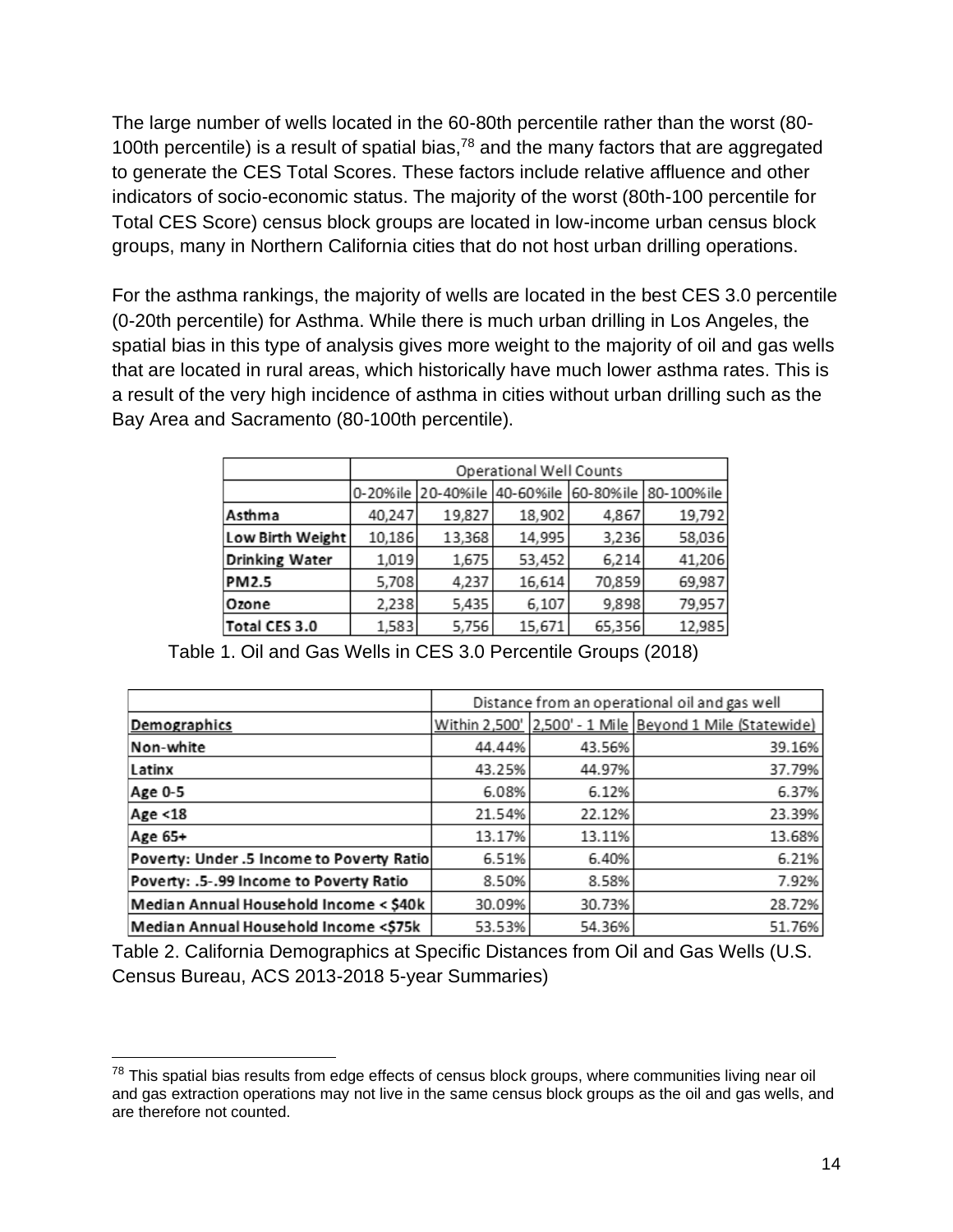Further descriptive analysis of this database can demonstrate the observed demographics by age, race and income of the vulnerable population, and the observed health outcomes for asthma and birthweight. As Table 2 shows, populations living within 2,500' of operational wells tend to be more non-white and Latinx, under age 5 years, and living in poverty than populations beyond 1-mile.

To simplify the data collection and analysis, the three counties (LA, Orange, and Kern), which have 95% of the population living within 2,500' of extraction operations, can be used with the assumption that the findings can be generalized to the rest of the state. The percentage of the population in these three counties living within 2,500' range from 8.5% in Kern to 5.5% in LA.

One recent study on preterm births used an inverse distance-squared weighted index for new and active wells within 10 km of the maternal residence as the predictor variable.<sup>79</sup> Another recent study used exposure to wells as the inactive well count (no inactive wells, 1 well, 2-5 wells, 6+ wells) and production volume from active wells in barrels of oil (no BOE, 1-100 BOE/day, >100 BOE/day).<sup>80</sup>

CalGEM can integrate the economic valuation with evidence of other social benefits related to less polluted water and soil, to reduce noise and light, to alternative uses of the land, along with qualitative data from impacted communities. The broad impact analysis provides the basis for knowing how the proposed 2,500' setback rule would affect people's daily lives and their health both today and in the future.

### Impact of Air Pollution on Productivity

In its assessment of the benefits of the proposed 2,500' setback, CalGEM should consider the negative impact of air pollution on worker productivity. Recent studies have found that exposure to PM2.5 and ozone air pollution results in economically significant harm to the productivity of indoor and outdoor workers across a variety of job types. Zivin and Neidell (2012) study the effect of ozone pollution on the productivity of outdoor agricultural workers in California. They find that "ozone levels well below federal air quality standards have a significant impact on productivity: a 10 parts per billion (ppb) decrease in ozone concentrations increases worker productivity by 5.5 percent." The authors note that "it seems plausible that efforts to reduce pollution could in fact also be viewed as an investment in human capital, and thus a tool for promoting, rather than

<sup>&</sup>lt;sup>79</sup> Gonzalez DJX, Sherris AR, Yang W, Stevenson DK, Padula AM, Baiocchi M, et al. Oil and gas production and spontaneous preterm birth in the San Joaquin Valley, CA: A case- control study. Environ Epidemiol. 2020;4(4):e099. Epub 2020/08/25.

<sup>80</sup> Tran KV, Casey JA, Cushing LJ, Morello-Frosch R. Residential Proximity to Oil and Gas Development and Birth Outcomes in California: A Retrospective Cohort Study of 2006- 2015 Births. Environ Health Perspect. 2020;128(6):67001. Epub 2020/06/04.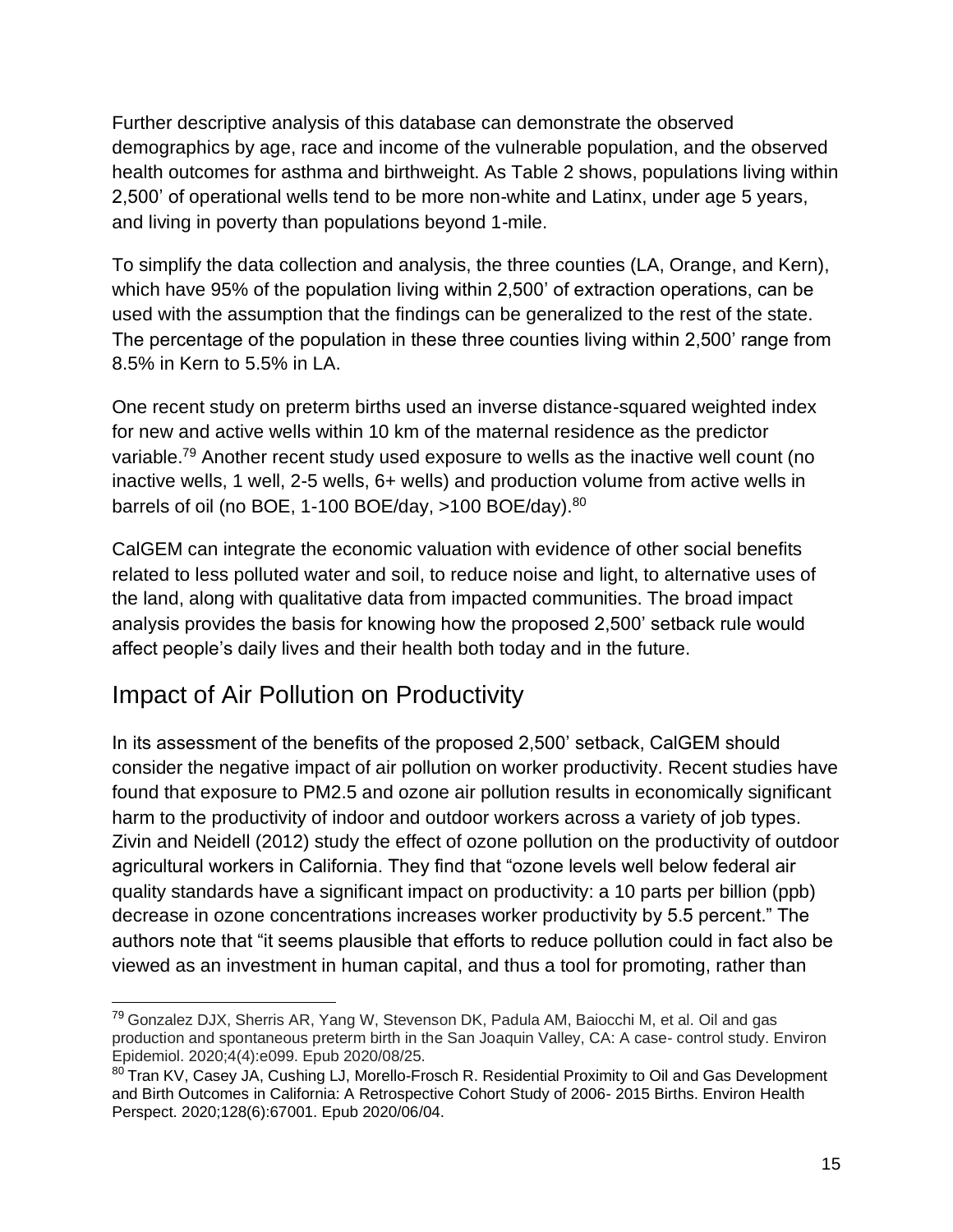retarding, economic growth." Chang *et al* (2016) study the effect of outdoor PM2.5 pollution levels on indoor agricultural workers at a pear packing facility in California and find "an increase in PM2.5 pollution of 10 micrograms per cubic meter (µg/m3) reduces the productivity of workers by … approximately 6 percent of average hourly earnings." This work is consistent with other studies on pollution and productivity for physically demanding occupations, including Chang et al. (2014); Hanna and Oliva (2015); Archsmith, Heyes, and Saberian (2018); He, Liu, and Salvo (2016); Adhvaryu, Kala, and Nyshadham (2016); and Fu, Viard, and Zhang (2017).

To study air pollution's effect on the productivity of higher-skilled indoor workers, Chang *et al* (2019) examine outdoor PM10 pollution levels (which includes PM2.5) and service sector workers at an indoor call center in China, finding a statistically significant reduction in the number of calls handled per shift. Air pollution's adverse cognitive effects have even been measured on stock market returns. Heyes *et al* (2016) study S&P 500 returns, finding that "a one standard deviation increase in daily ambient PM2.5 concentrations causes a statistically significant 11.9% reduction in daily percentage returns."

CalGEM should also consider pollution's negative impacts on productivity defined more broadly to include non-market productivity like unpaid household work and education outcomes. For education outcomes, there is evidence that early-life exposure to air pollution is associated with negative impacts on neurodevelopment and behavior in infants and young children, autism diagnosis, and attention-deficit/hyperactivity disorder.<sup>81</sup> As noted by Stingone *et al* (2017), there is "evidence that air pollutants contribute to deficits in neurodevelopment that persist into later childhood… affecting cognitive outcomes such as academic achievement."

When considering any alleged costs to the OGD industry, CalGEM must also consider the potential for such costs to be offset by worker productivity gains across industries due to a reduction in OGD pollution as well as productivity gains defined more broadly to include unpaid household work and education outcomes.

### Employment Costs of the Proposed Setback

Few jobs are required in the field once wells are actively operating, with only occasional maintenance or repair work by blue-collar workers. Employment of blue-collar workers is mostly for drilling new wells or reworking wells as they become less productive or have been idle. Professional and managerial employees work at desks in company headquarters. However all oil and gas workers face a cyclical industry that varies with

<sup>&</sup>lt;sup>81</sup> See Stingone et al (2017) and references therein.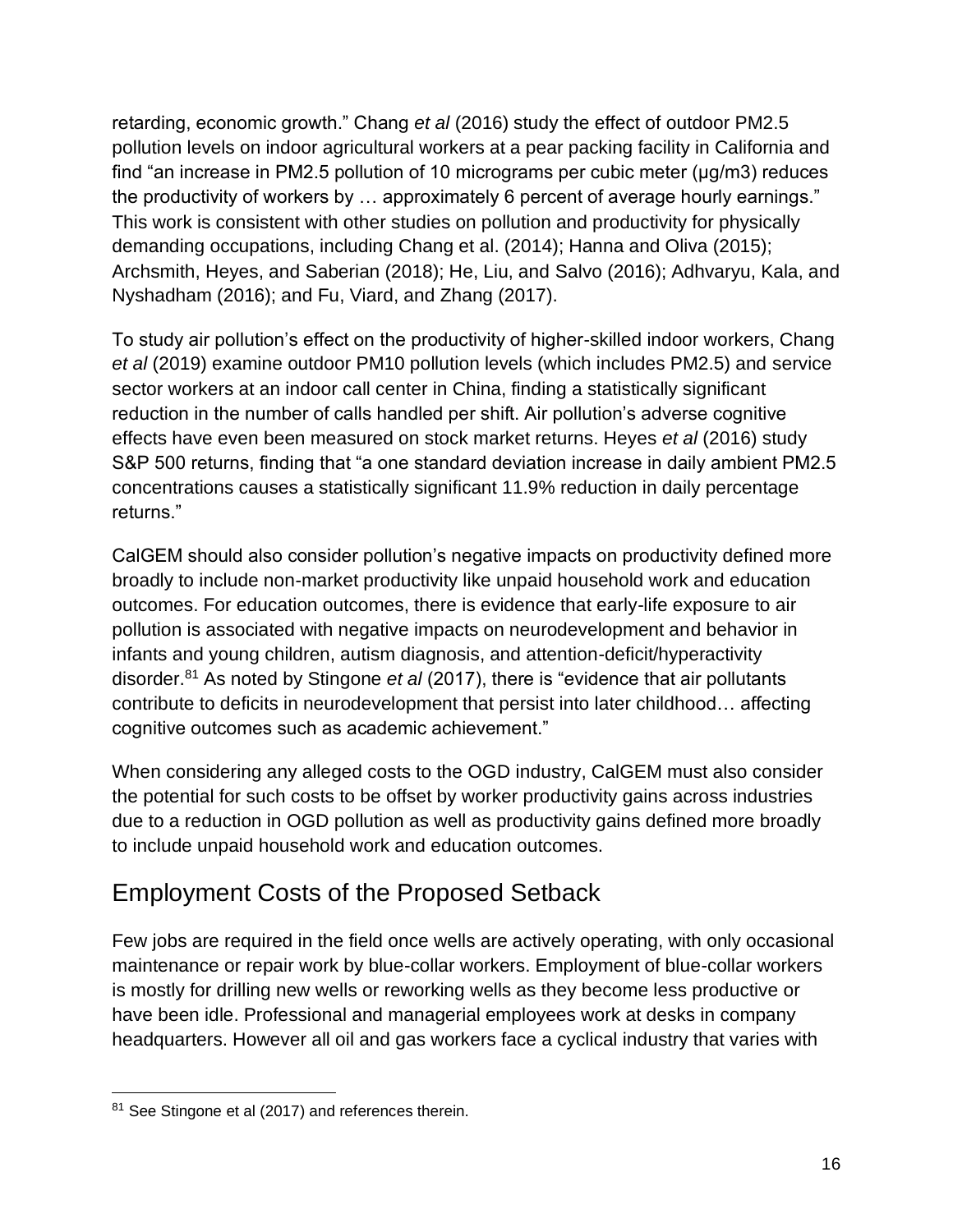the price of oil and gas. The latest severe downturn occurred with the over-supply of oil just as the pandemic was causing demand to fall. $82$ 

A recent analysis of employment characteristics in a report by researchers at the University of California Santa Barbara (UCSB report, Section  $3)^{83}$  commissioned by CalEPA uses average total compensation for all workers, which is not the correct data for evaluating the pay for blue-collar workers in the extraction sector. Average wages and annual earnings by employment in the blue-collar occupations for the oil and gas extraction industry in California by year is publicly available from the US BLS. Data for 2019 is shown in Table 3.

|                        | <b>Employees</b> | <b>Median Wage</b> | Avg. Earnings |
|------------------------|------------------|--------------------|---------------|
| Rotary drill operators | 1,680 (.27)      | \$30.58            | \$68,930      |
| Service unit operators | 2,340 (.37)      | \$26.67            | \$57,260      |
| <b>Roustabouts</b>     | 1,350 (.22)      | \$15.75            | \$38,730      |
| Derrick operators      | 890 (.14)        | \$25.02            | \$52,310      |
| Total                  | 6,260(1.00)      |                    | \$55,642      |

Table 3: Number of Employees and Median Wages for Blue-Collar Occupations in Oil Extraction Operations<sup>84</sup>

Note that the average annual earnings for these occupations in O&G extraction of \$55,642 are much lower than the annual total compensation shown in the UCSB report, which was \$161,443 in LA County; \$122,344 in Contra Costa County, and \$97,765 in Orange county (\$2020; avg total compensation over 2016 to 2018), Table 2, p. 74.) You can see that using the UCSB estimated compensation, which is for all occupations and education, is much higher than average earnings for blue collar workers, and is even much higher than the \$98,693 for HS or less for the relevant FF workforce (Table on p 79).

Once CalGEM knows the number and occupation of blue-collar jobs per active well, then it must know to what extent phasing out extraction activities in the set-back area reduces jobs and to what extent this is offset by increasing output in the non-impacted area.Then it can calculate the cost of job loss using the OES average earnings data.

<sup>82</sup> See https://www.latimes.com/business/la-fi-bakersfield-oil-20160207-story.html

<sup>83</sup> See "Carbon Neutrality Studies: Reducing Transportation Fossil Fuel Demand and Emissions, and Managing the Decline in Transportation Fossil Fuel Supply" updated 10/21/2020. https://calepa.ca.gov/climate/carbon-neutrality-studies/

<sup>84</sup> Source: California OES Data May 2019, [https://www.bls.gov/oes/current/oes\\_ca.htm#47-0000](https://www.bls.gov/oes/current/oes_ca.htm#47-0000)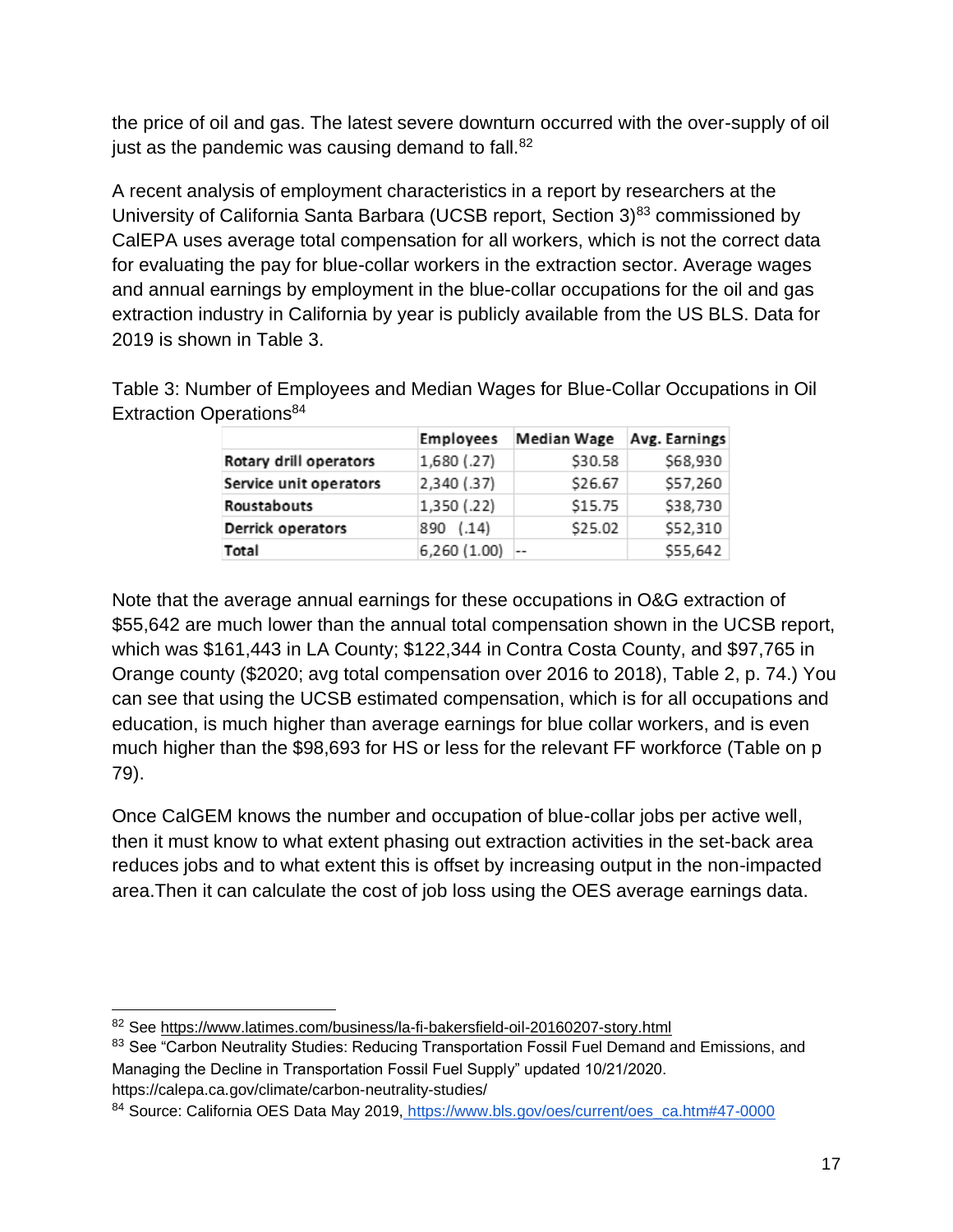### Opportunity Costs of Oil and Gas Drilling within the Proposed 2,500' Setback

Any alleged social costs of a reduction in OGD activity within the proposed 2,500' setback are offset by the opportunity costs of that activity. Critically, because investment decisions are made based on private benefits, the social benefits of their opportunity costs may exceed the social benefits of the investments themselves. These opportunity costs include but are not limited to: alternative land uses for OGD wells and access roads within the proposed setback; alternative investments for the capital that would otherwise be used to fund OGD projects within the proposed setback; and the public spending or tax savings that are foregone as a result of the wasteful federal and California tax subsidies enjoyed by the OGD industry for projects within the proposed setback.

To assess the opportunity cost of land used by OGD within the proposed setback, CalGEM should first evaluate the total land area of OGD wells and access roads that would be impacted by the proposed setback. For example, in its 2015 environmental impact report for oil and gas permitting, Kern County calculated the average acreage of land disturbance per producible well for the top 10 oil fields in each of the Western, Central, and Eastern Subareas, accounting for an estimated 97-99% of total production.<sup>85</sup> The report estimates final disturbance factors of 2, 3, and 1.2 acres per producible well for the Western, Central, and Eastern Subareas, respectively.<sup>86</sup> Multiplied by the 52,592 producible wells, these estimates imply approximately 92,000 acres of land disturbed by oil and gas in Kern County. Using similar estimates for Orange and Los Angeles Counties as well as estimates of the number of impacted wells in each county, CalGEM can estimate the opportunity cost of land used by OGD within the proposed setback in terms of acres. Then, a first-order estimate of the associated economic value would be the non-OGD market value of that land.

In addition to the total land use and its value, CalGEM may consider the opportunity cost of land used by OGD within the proposed setback in terms of specific use cases with high social priority. For example, parks and green spaces are well known to impart social and economic benefits through increased property values, health outcomes, living space, recreation, and tourism.<sup>87</sup> In a study of parks in Roanoke, Virginia, Poudyal *et al*

<sup>85</sup> See *Draft Environmental Impact Report for Revisions to the Kern County Zoning Ordinance – 2015. Appendix F.* Kern County Planning and Community Development Department*.* Bakersfield, CA. July 2015.

*Focused on Oil and Gas Local Permitting https://kernplanning.com/environmental-doc/environmentalimpact-report-revisions-kern-county-zoning-ordinance-2015-c-focused-oil-gas-local-permitting/* 86 Ibid Table 11.

<sup>&</sup>lt;sup>87</sup> See Sherer, Paul M. "The Benefits of Parks: Why American Needs More City Parks and Open Space." *The Trust for Public Land*, 2006.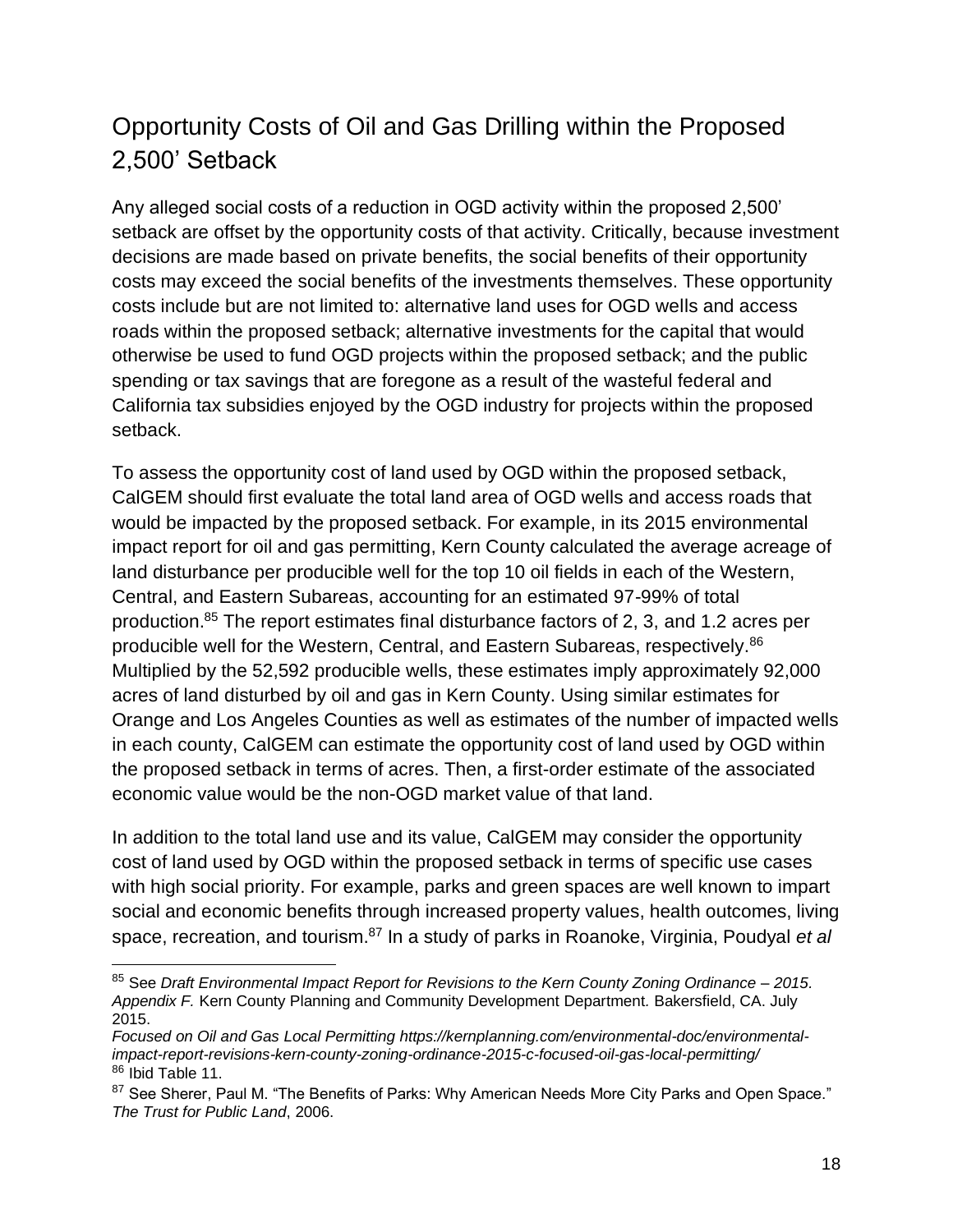(2008) find that increasing the size of parks by 20% from their current levels resulted in a consumer surplus increase of \$160 per household. Parks are particularly valuable in park-poor places like the city of Los Angeles. "Only 30 percent of its residents live within a quarter mile of a park, compared with between 80 percent and 90 percent in Boston and New York, respectively. If these residents are Latinx, Black, or Asian Pacific, they have even less access to green space."88 This contrasts sharply with the fact that in 2019, Los Angeles County was home to 2,478 active wells within 2,500' of a residence.<sup>89</sup>

The land footprint of OGD also has a high opportunity cost in terms of wildlife habitat and ecosystem services. Allred *et al* (2015) document and measure these costs for wells built in North America from 2000 to 2012, covering "~3 million ha, the equivalent land area of three Yellowstone National Parks." The costs include the amount of carbon fixed by plants and accumulated as biomass (net primary production, NPP). The authors calculate the NPP loss over this time frame as ~4.5 Tg of carbon. Lost rangelands total "more than half of the annual available grazing on public lands managed by the U.S. Bureau of Land Management. The amount of biomass lost in

croplands is the equivalent of 120.2 million bushels of wheat, ∼6% of the wheat

produced in 2013 within the region and 13% of the wheat exported by the United States." Moreover, OGD land use harms additional ecosystem functions like wildlife habitat and landscape connectivity, which results in "increasing fragmentation that can sever migratory pathways, alter wildlife behavior and mortality, and increase susceptibility to ecologically disruptive invasive species."

Other high priority alternative uses of OGD land include the expansion of the housing supply and space for non-OGD local businesses. Expanding the housing supply is a particularly valuable use of land in dense urban environments like Los Angeles County.

To account for another important opportunity cost, CalGEM must consider that the capital that would otherwise be used to fund OGD projects within the proposed setback will be redeployed to other projects. The economic value of those alternative projects, which in some cases may still be OGD projects, should weigh against any costs of the proposed rule alleged by the OGD industry. Importantly, as the investment decision is private and does not capture all social costs and benefits, alternative investments may offer greater net social benefit all by themselves, e.g., through greater employment benefits and more tax revenue, even before consideration of the negative health and environmental effects of OGD.

<sup>88</sup> See Sherer p. 9

<sup>89</sup> See "Urban Oil and Gas Production in Los Angeles County." https://arcg.is/1jm1Xj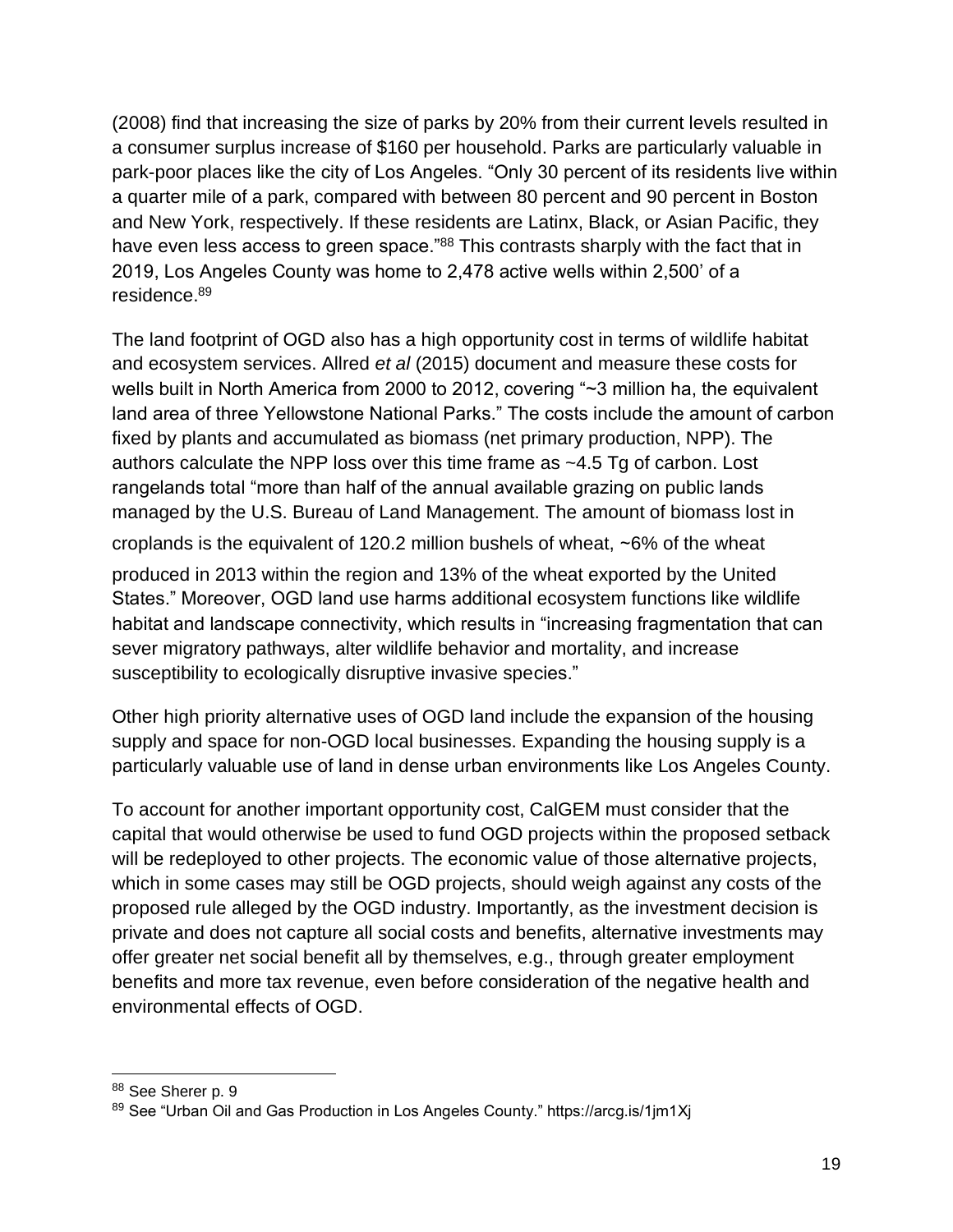Finally, OGD projects in California enjoy substantial tax subsidies at the expense of federal and California state taxpayers. It is wasteful and unfair to provide public subsidies to an industry with both outsized private benefits and external costs. Before subsidies, the private benefits already result in greater than the socially optimal level of oil and gas production, a point underscored by the near-universal agreement among economists on the need for a carbon tax to slow climate change.<sup>90</sup> Providing exceptional tax subsidies beyond what other industries enjoy, like percentage depletion and expensing of exploration, makes OGD investment decisions even more inefficient. The proposed setback rule will not significantly impact these massive distortions, which the CALPIRG Charitable Trust estimated as \$129 million in California in 1997.<sup>91</sup> However, it may result in lower foregone public spending or greater tax savings associated with the phasing out of OGD projects within the proposed setback, opportunity costs, which, again, must be weighed against any alleged costs of the proposed rule to the OGD industry.

### External Costs from Oil and Gas Drilling Should not Be Paid by the Impacted Communities

From a societal viewpoint, we note that the costs of the pollution to the air, water and land impacts the nearby communities, who are paying with their health and well-being for the oil and gas to be extracted from wells within 2,500'. The companies and the state of California are not paying for these social costs.

The state of California needs to recognize that the impacted communities are paying an enormous amount with their health and well-being so oil and gas companies can extract oil and gas for profit. The impacted communities are directly subsidizing the oil and gas companies, and thereby the end users of the oil and gas extracted. The state should not continue to make the impacted communities subsidize oil and gas produced in California.

More broadly, however, the population of the state and the world is also paying for extraction and burning of oil and gas globally. If future California policies reduce production of oil and gas for burning, then the social benefits extend far beyond the nearby impacted communities, and the Social Cost of Carbon can be used to estimate these benefits.

 $90$  See "This is not controversial: Bipartisan group of economists calls for carbon tax" by Heather Long. *The Washington Post*. January 16, 2019. https://www.washingtonpost.com/business/2019/01/17/this-isnot-controversial-bipartisan-group-economists-calls-carbon-tax/

<sup>91</sup> See "Crude Policy: Subsidy to the Oil and Gas Industry by California Taxpayers." *CALPIRG Charitable Trust*. December 1997.

http://cdn.publicinterestnetwork.org/assets/qM\_id3naUNoDMeVTArJdow/Crude\_Policy.pdf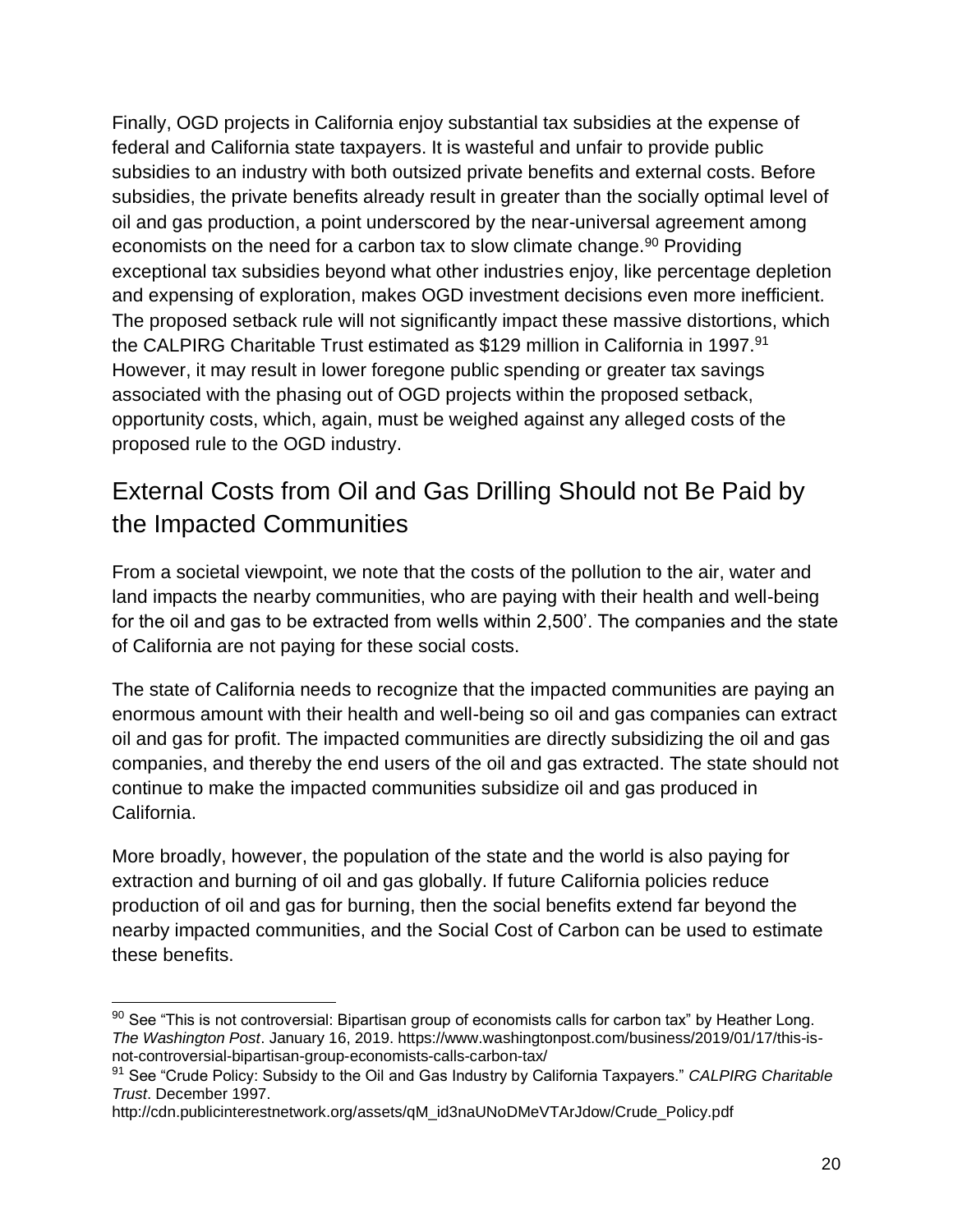### **Conclusion**

As this memo demonstrates, a large literature documents how the health of the people living near oil and gas extraction operations is adversely impacted by the large array of toxins that are emitted into the air, water, and soil. Our focus is on how Californians living near oil and gas wells suffer health problems from exposure to the pollution from these wells. The health impacts have high social and economic costs because they range from shorter life expectancy, preterm and low birth weight, and a variety of acute and chronic diseases affecting essentially all of the organ systems of the body. The activities of going to school and to work and engaging in daily life are adversely impacted, along with the overall health of the people over a shortened life expectancy.

CalGEM is required to estimate the social benefits from a proposed setback rule that reduces the air, water, and soil pollution in the nearby communities. A holistic evaluation integrates the large literature that already exists on the health impacts from the toxic pollution. It can be supplemented with an analysis of the health benefits from reducing ambient air pollution on people living near extraction activities, such as the research study being done by Gonzalez and colleagues at Stanford. Preliminary findings indicate that the health benefits from improved mortality when PM2.5 is reduced for inhabitants living within 2,500' of extraction activities would be at least \$360 million annually. The large social benefits from reducing the other toxins caused by extraction activities should be added to the benefits from reduced PM2.5.

The proposed setback rule is also likely to have a positive impact on worker and household productivity through reducing air pollution, which some economic experts suggest promotes rather than retard economic growth.

The cost of blue-collar job loss depends how many blue-collar jobs are required per active well. Employment of blue-collar workers is mostly for drilling new wells or reworking wells as they become less productive or have been idle. The blue-collar jobs in the extraction sector in California are not high-paying jobs, with the median hourly wage ranging from \$16 to \$30 (OES data). The job loss will depend on how many active wells are shut-down and to the extent this is offset by an expected increase in employment to plug and safely abandon California's growing inventory of idle and orphan wells.

The social benefits to the impacted communities includes the other potential uses of the land and resources. The opportunity costs of land use, investment capital, and extraordinary industry tax subsidies must count against any alleged costs to the oil and gas industry. Most importantly, because investment decisions are private, these